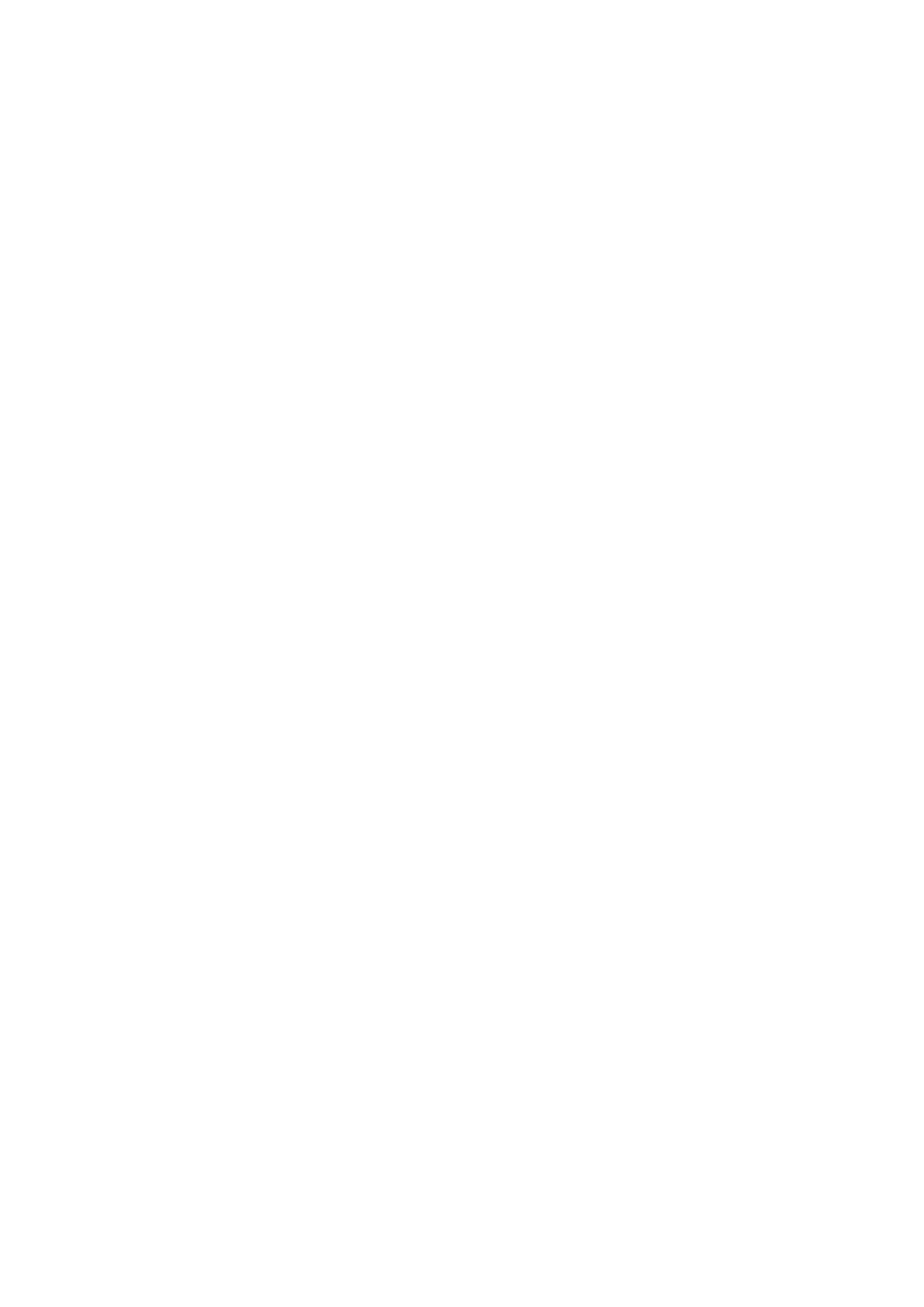# **HDSP-Series Contents**

# **Introduction**

| Safety Instructions    |  |
|------------------------|--|
|                        |  |
| Definition HDSP-Series |  |
| <b>Technical Data</b>  |  |
|                        |  |

# **Part 1 - First steps**

| Rear connections      |                  |
|-----------------------|------------------|
| Control element front |                  |
|                       |                  |
|                       |                  |
| 1.2                   | 1.1<br>Operation |

# **Part 2 - Edition functions in the system menu**

| 2.1     |  |
|---------|--|
| 2.2     |  |
| $2.3\,$ |  |
| 2.4     |  |
| 2.5     |  |
| 2.6     |  |
| 2.7     |  |
|         |  |

# **Part 3 - Edition functions of the channels**

| 3.1  |  |
|------|--|
| 3.2  |  |
| 3.3  |  |
| 3.4  |  |
| 3.5  |  |
| 3.6  |  |
| 3.7  |  |
| 3.8  |  |
| 3.9  |  |
| 3.10 |  |
|      |  |

## **Annex**

| Maintenance by professional staff |  |
|-----------------------------------|--|
| Imprint                           |  |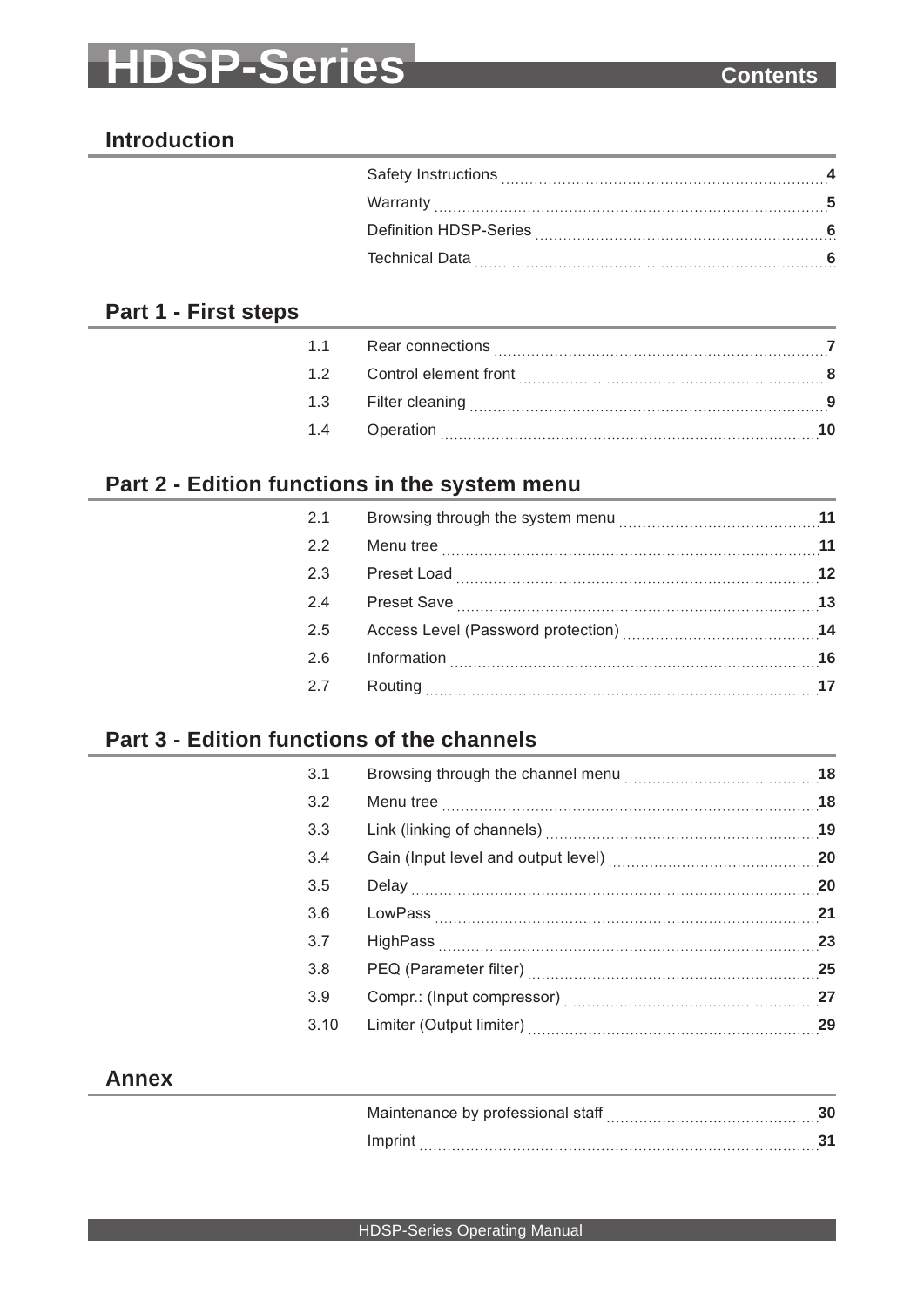# <span id="page-3-0"></span>**HDSP-Series Introduction**

# <span id="page-3-1"></span>**Safety Instructions**



The flash symbol with the arrow in an equilateral triangle is intended to<br>alert the user to the presence of a non-isolated, dangerous voltage inside the equipment housing. which is dangerous for the risk of electric shock to persons.

The exclamation point in an equilateral triangle is intended to alert the user to important operating and maintenance instructions in the documentation supplied with the device.



- 01. Read these instructions
- 02. Observe all warning instructions.
- 03. Follow all operating instructions.
- 04. To prevent fire hazard or risk of electric shock, do not use this device in the rain or in moist environments. Do not operate the unit nearby the water.
- 05. Observe when the unit is transported from cold to warm ambient air, condensation may occur. Do not operate the unit immediately, but allow it to be acclimatized first.
- 06. Do not mount the unit in the proximity of heat sources, such as heating units, herds or other heat radiation devices.
- 07. Do not load the unit with less than 4 ohms per channel. Connect a maximum of 4 ohms, two 8 ohms, or four 16 ohms speakers per channel.
- 08. Install the power cable at places where it cannot be damaged, especially at the sites of the socket, extension cables and where it leaves the unit.
- 09. The housing is designed for ventilation with air inlet and air outlet openings to protect the unit from overheating and ensure trouble-free operation. These openings must never be covered or closed. The device may only be operated if sufficient ventilation is provided at the installation site.
- 10. Regularly check the correct functioning of the fans in the back of the housing. The fans are temperature-controlled and switch on at a temperature of 65 ° Celsius and at 50 ° Celsius again.
- 11. Never open the housing, it is not necessary to service the unit! Leave such work to the qualified specialist.
- 12. A mains disconnection can only be carried out via the mains plug. The mains plug must be freely accessible for mains disconnection.
- 13. Only use additional devices/accessory parts, that meet the manufacturer's instructions.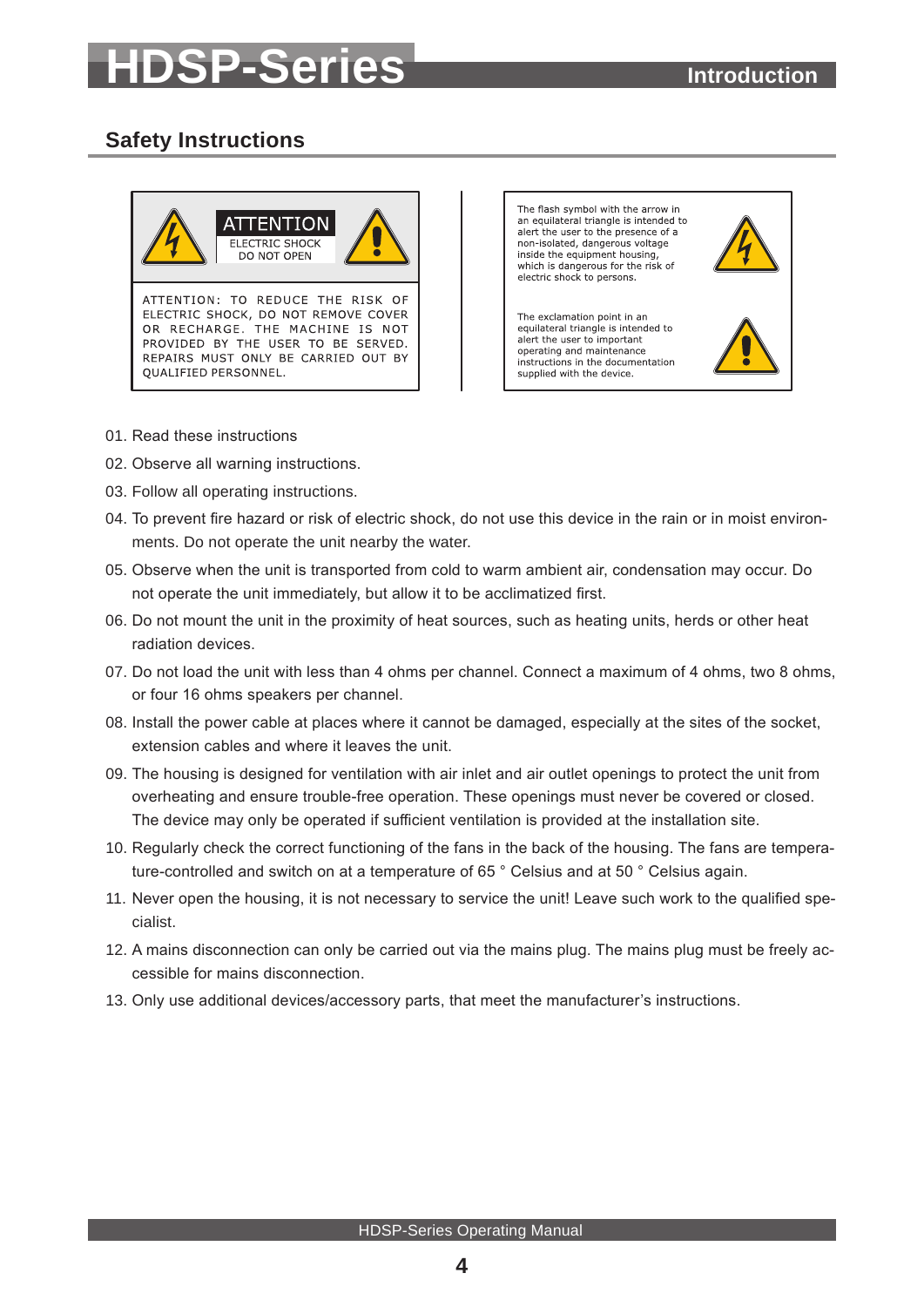# **HDSP-Series Introduction**

# <span id="page-4-0"></span>**Warranty**

Voice-Acoustic provides a 2 year warranty for material and processing and it is product-related, which means that when you transfer your device, your warranty will still be valid.

The warranty starts at the date of purchase upon proof from an official dealer.

No claims are accepted for new imports which have not purchased via the official commercial channels and authorized dealers. The product warranty is void if the series number is removed or unreadable.

The serial number is located at the rear right side of the side wall!



Voice-Acoustic will not be liable for any damages due to transport, improper treatment, operation with inadequate voltages, humidity, maintenance not according to the prescribed intervals, excessive dust or contamination, powder of fire extinguisher, operation with defective power aggregates, operation with defective peripherals, modification or modifications without the prior authorization by the manufacturer, service by a non-authorized worksite or normal wear.

The warranty is only applicable to the material and worktime for the repair of the defective product.

Devices in compliance with the terms of the warranty will be repaired or replaced by Voice Acoustic, as we deem fit. For service, please contact your dealer. Repairs under warranty claims are performed at D-27313 Dörverden, or upon appointment with an authorized local service partner. Any transport costs are borne by the owner for which Voice-Acoustic is not liable.

No warranty or liability will be accepted for damaged downstream or upstream devices due to faulty handling.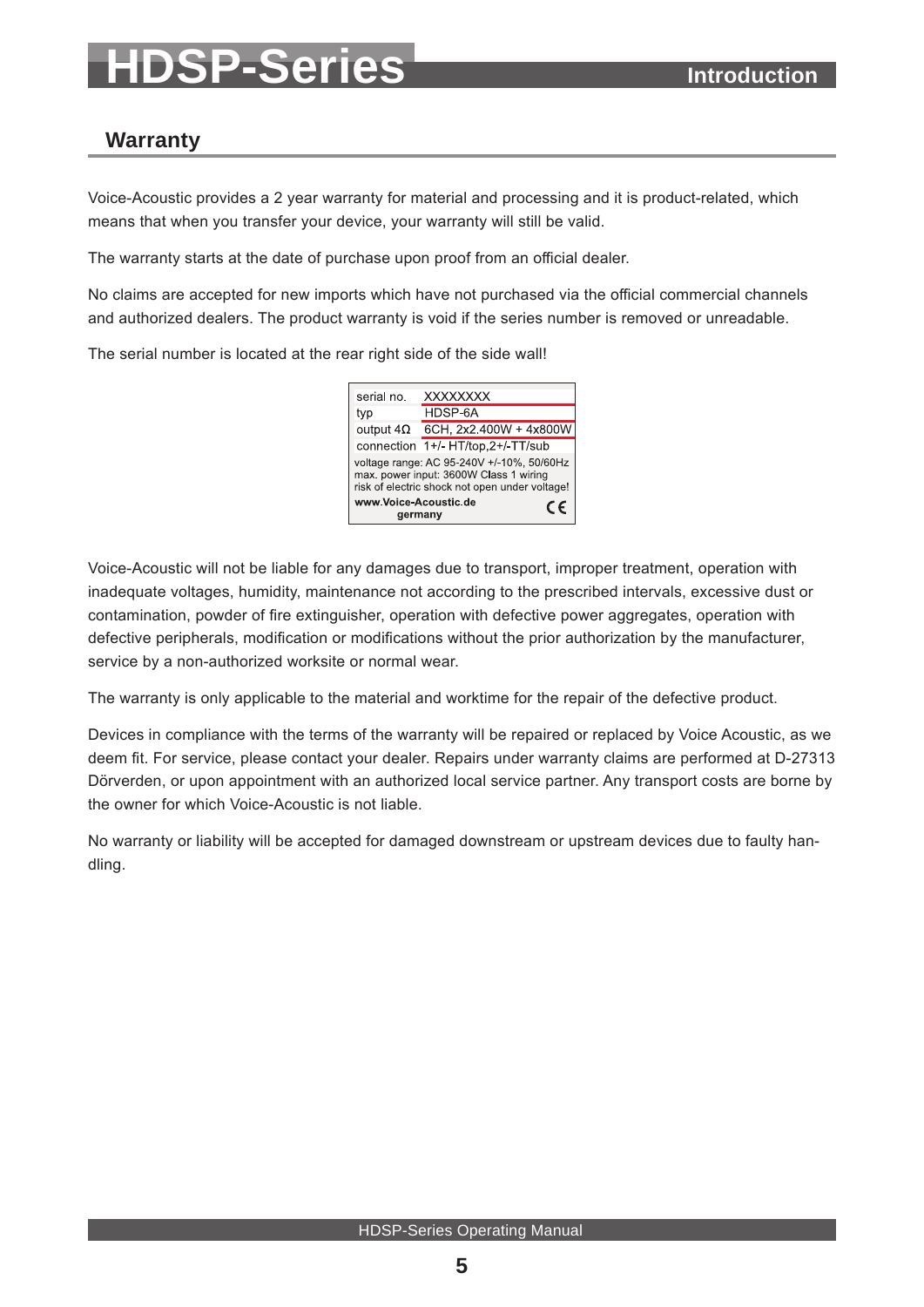# <span id="page-5-1"></span>**SP-Series Introduction**

# <span id="page-5-0"></span>**Definition HDSP-Series**

The HDSP amplifier series has been developed with the most demanding requirements in audio quality and reliability in mind. With the high number of output channels, for the first time, it has become possible to separately filter bi and tri amping with the HDSP series cost effectively. The intelligent wide-range switching power supply automatically detects the AC input values making it possible to use anywhere in the world.

The integrated loudspeaker management systems (DSP – digital signaling processor) work with a 64 bit/96 kHz sampling rate in audiophile sound quality. Premium converters offer a 120 db dynamic range and can process an input level of up to + 23 dBu. This amplifier series is specked out with the factory settings for the speakers, limiter and time alignment for the output channels. Additionally each input channel boasts 10 parametric filters (Bell, High Shelf, Low Shelf, Notch, Allpass), compressors, flexible routing, phase settings, a lengthy delay section for delays up to 275 meters, and an input limiter. The series is also equipped with enough memory to add your own presets for the use of loudspeakers from other manufacturers. The amplifiers are likewise available without Voice-Acoustic factory presets.

# <span id="page-5-2"></span>**Technical Data**

| <b>Modell</b> | CH.            | Power 4 Ohm                    | Power 8 Ohm                           | Power 16 Ohm               | <b>Technology</b> | Power Supply,         | Analog                   | <b>Digital</b> | <b>Internal</b> | Interface     |
|---------------|----------------|--------------------------------|---------------------------------------|----------------------------|-------------------|-----------------------|--------------------------|----------------|-----------------|---------------|
|               |                |                                |                                       |                            |                   | DSP-Boards,           | Input                    | <b>Input</b>   | <b>Presets</b>  |               |
|               |                |                                |                                       |                            |                   | <b>Class-D Module</b> |                          |                |                 |               |
| HDSP-6A       | 6              | 8,000 W<br>$2x 2.400 + 4x 800$ | 4.960 W<br>$2x 1.580 + 4x 450$        | 2.400 W<br>$2x800 + 4x200$ | Dual              | $\overline{2}$        | $\overline{4}$           | ۰              | $2 \times 80$   | Ethernet, USB |
| HDSP-4A       | $\overline{4}$ | 6.400 W<br>$2x 2.400 + 2x 800$ | 4.060 W<br>$2x 1.580 + 2x 450$        | 2,000 W<br>$2x800 + 2x200$ | Dual              | $\overline{2}$        | $\overline{4}$           | ۰              | $2 \times 80$   | Ethernet, USB |
| HDSP-3A       | 3              | 4.000 W<br>$1x$ 2.400 + 2x 800 | 2.480 W<br>$.580 + 2x 450$<br>$1x$ 1. | 1.200 W<br>$1x800 + 2x200$ | Single            |                       | $\overline{\mathcal{L}}$ | ۰              | 80              | Ethernet, USB |
| HDSP-0.4A     | $\overline{4}$ | 3.200 W<br>4x 800              | 1.800 W<br>4x 450                     | 800 W<br>4x 200            | Dual              | $\overline{2}$        | $\overline{4}$           | ۰              | $2 \times 80$   | Ethernet, USB |
| $HDSP-0.2A$   | $\mathfrak{D}$ | 1.600 W<br>2x 800              | 900 W<br>2x 450                       | 400 W<br>2x 200            | Single            |                       |                          | ۰              | 80              | Ethernet, USB |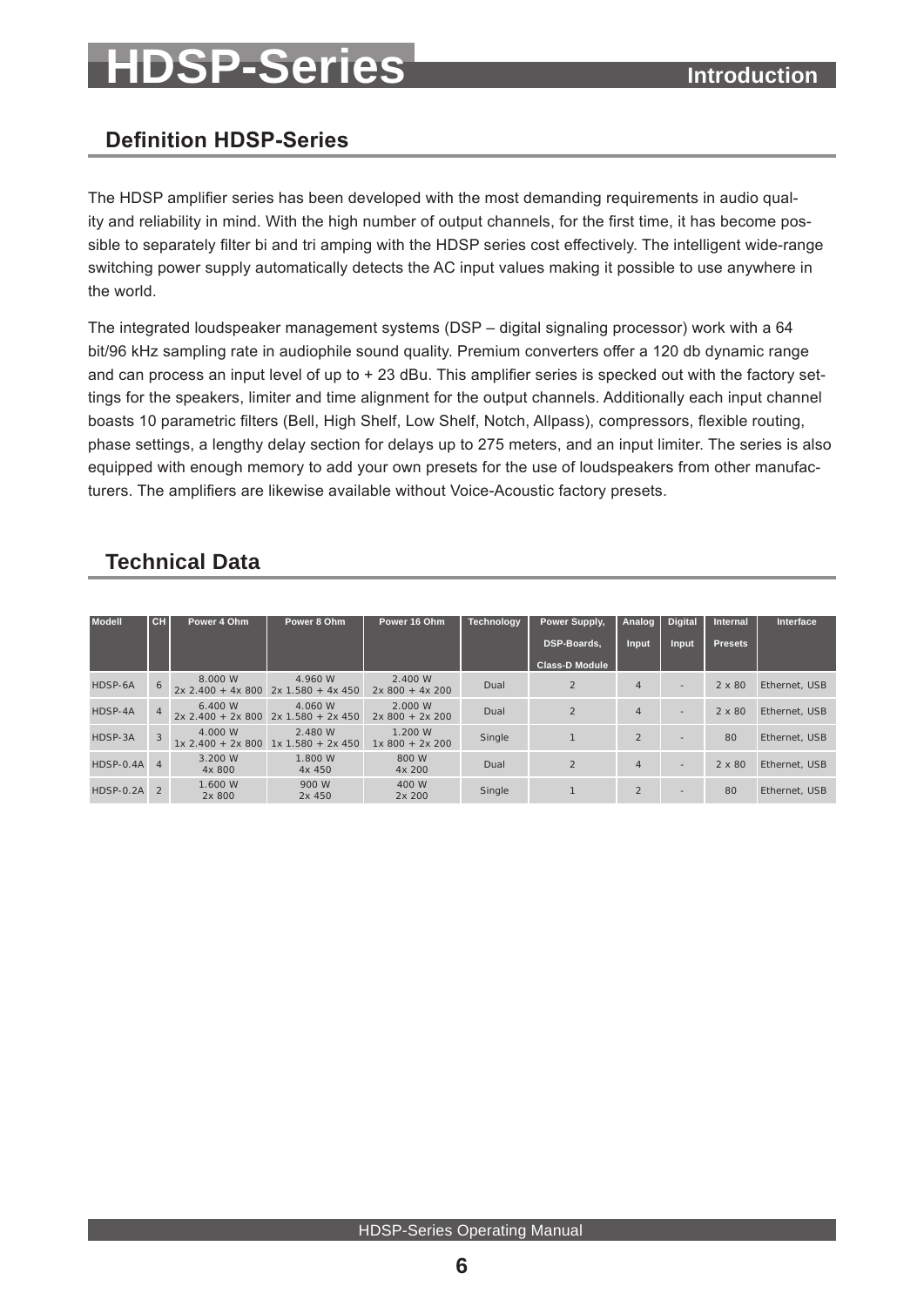# <span id="page-6-0"></span>**SP-Series** First steps

# <span id="page-6-1"></span>**1.1 Rear connections**

The quantity of connections differs for the HDSP models!



#### **01. Power connection**

1 x 16 A Neutrik Powercon IN. *Note: Disconnect the open device during maintenance work!*

#### **02. Analog input**

Separate 3-Pin connector for Audio-input. Each input is a symmetric XLR-connector.

#### **03. Analog output**

Separate 3-Pin connector for Audio-output. Each output is a symmetric XLR-connector.

#### **04. Ethernet connection**

RJ45 jack for network connection The unit can be connected to the PC via a router with a 1:1 CAT.5 cable.

#### **05. Standard USB Jack Type B**

The unit can connected to the PC via a traditional USB-cable.

#### **06. & 07. Speaker outputs**

The 4-pole Speakon sockets are double occupancy.

| HDSP-3, $6, 12^*$                          | HDSP-4                                    | $HDSP-2*$           | HDSP-02, 04                            |
|--------------------------------------------|-------------------------------------------|---------------------|----------------------------------------|
| 2+/2-, CH2, 800 W<br>$1+1-$ , CH3, 800 W   | $2 + 12 -$ . free<br>$1+$ /1-, CH2, 800 W |                     | $1+$ /1-, CH2, 800 W                   |
| 2+/2-, CH1, 2.400 W<br>$1+1-$ , CH2, 800 W | 2+/2-, CH1, 2.400 W<br>1+/1-, CH2, 800 W  | 2+/2-, CH1, 2.400 W | 2+/2-, CH2, 800 W<br>1+/1-, CH1, 800 W |

\*discontinued products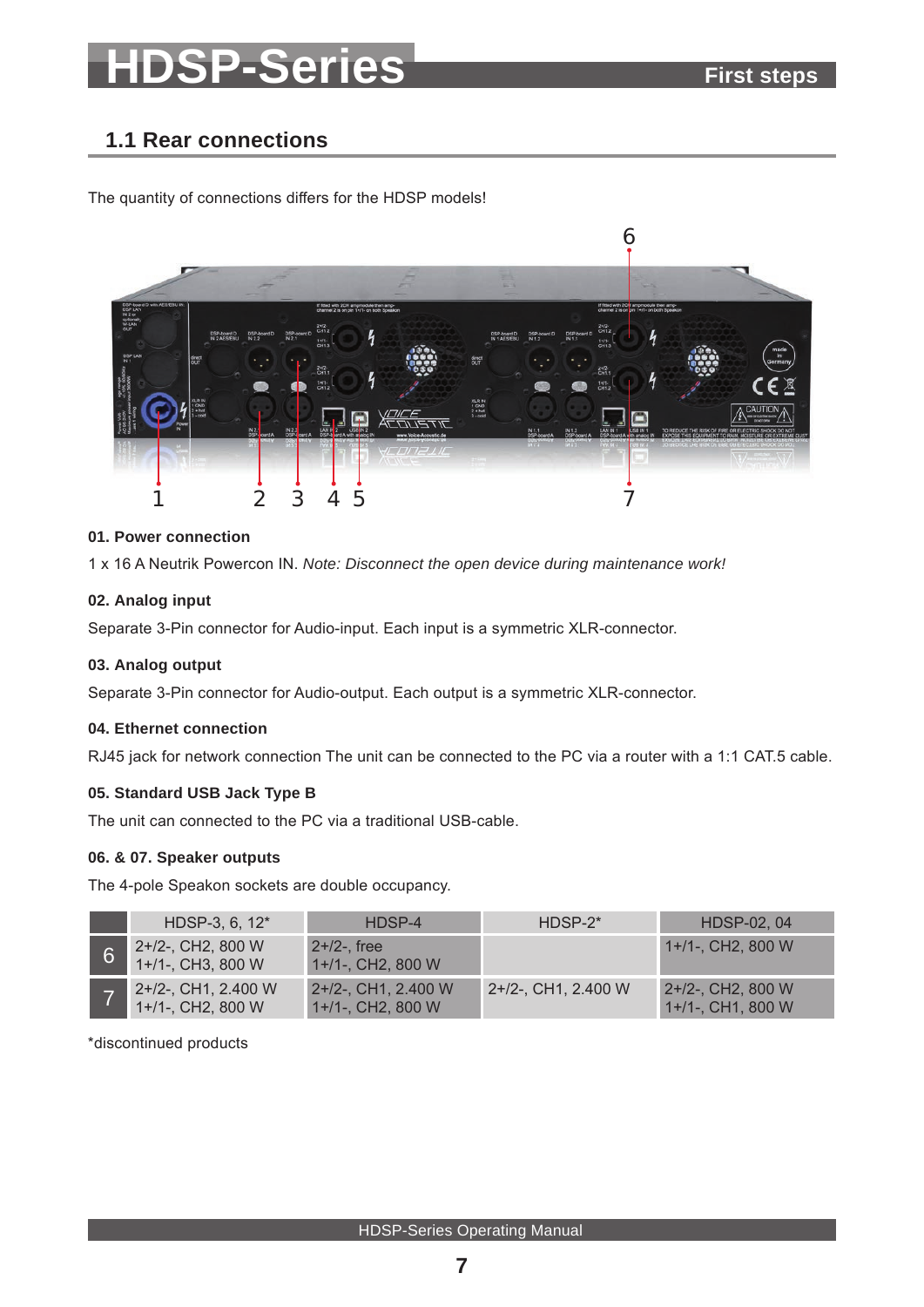# **HDSP-Series First steps**

# <span id="page-7-0"></span>**1.2 Control element front**

 $\mathcal{P}$ **HDSP** ILE<br>COUSTIC 1 3 4 5 6 3

The quantity of connections differs for the HDSP models!

#### **01. Peak Level LEDs**

Displays the current PEAK level in 5 levels: -18 dB, -12 dB, -6 dB (green), -3 dB (yellow), Limit (red).

#### **02. Button top MENU**

To enter the system menu and browse between the configuration functions.

#### **03. Button bottom EXIT**

To leave the system menu or the configuration functions.

#### **04. LCD Display**

Background lit double-space 16-Segment LCD Display, for all important edition parameters.

#### **05. Encoder wheel**

The encoder wheel is used for changing the parameter values. By pressing you can select several parameter values and set these with a dial function.

#### **06. On/Off switch**

The switch is only used to switch the unit on and off. Always unplug the power connection when cleaning the device to avoid the risk of electric shock!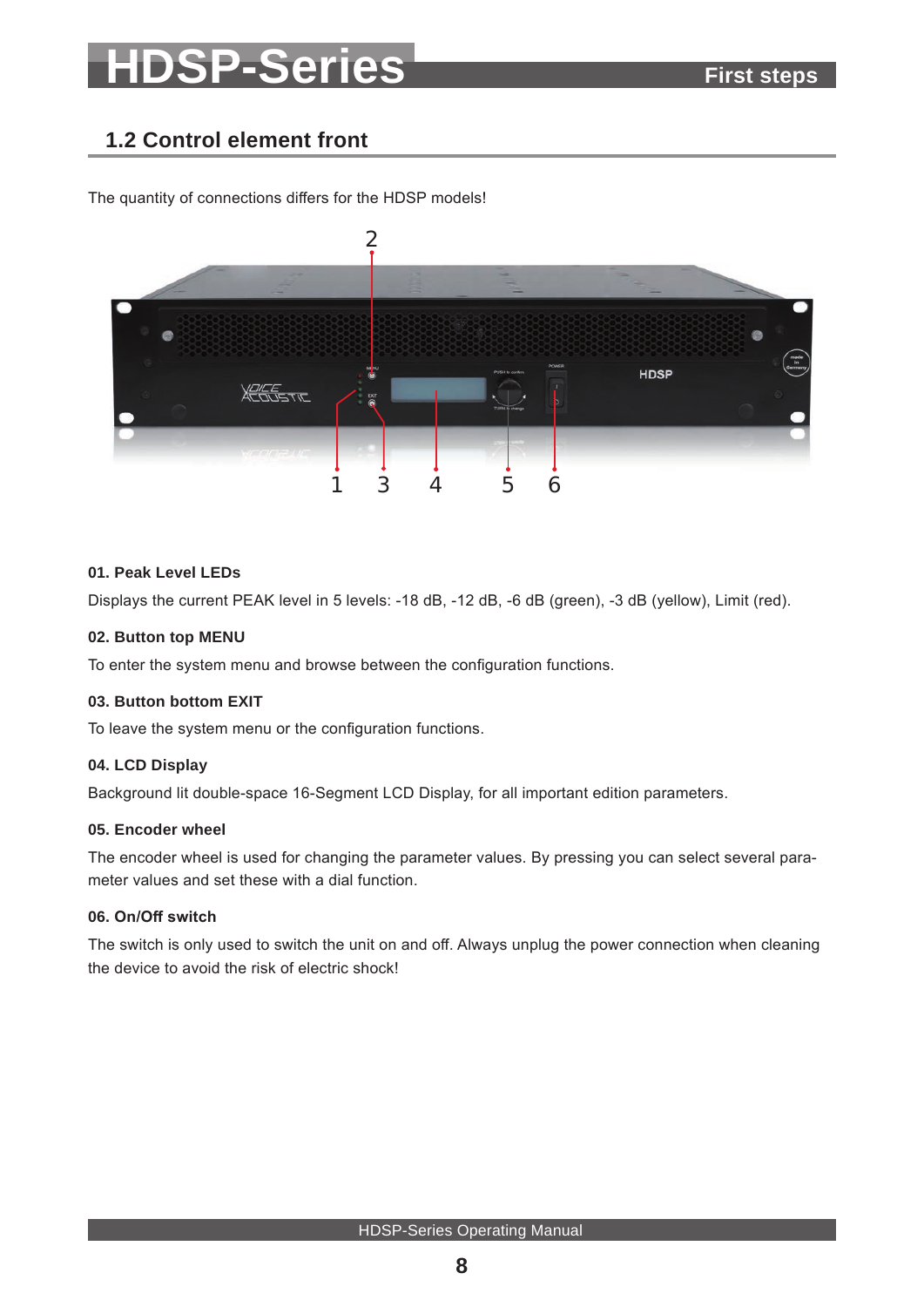# **SP-Series** First steps

# <span id="page-8-0"></span>**1.3 Filter cleaning**

The air inlet on the front of your HDSP amplifier is equipped with a removable filter foam. If this filter is dirty or clogged, the output stage is no longer cooled efficiently, which can lead to a reduction in the output power.

Therefore you should clean the filter at regular intervals!

- Unplug the power connection to avoid the risk of electric shock!
- Release the two screws on the front grille and remove the front grille.
- Remove the filter foam and clean it with mild detergent under warm water.
- Do not use the filter until after drying.
- Mount the front grille with the two screws.
- You can reconnect the power connection.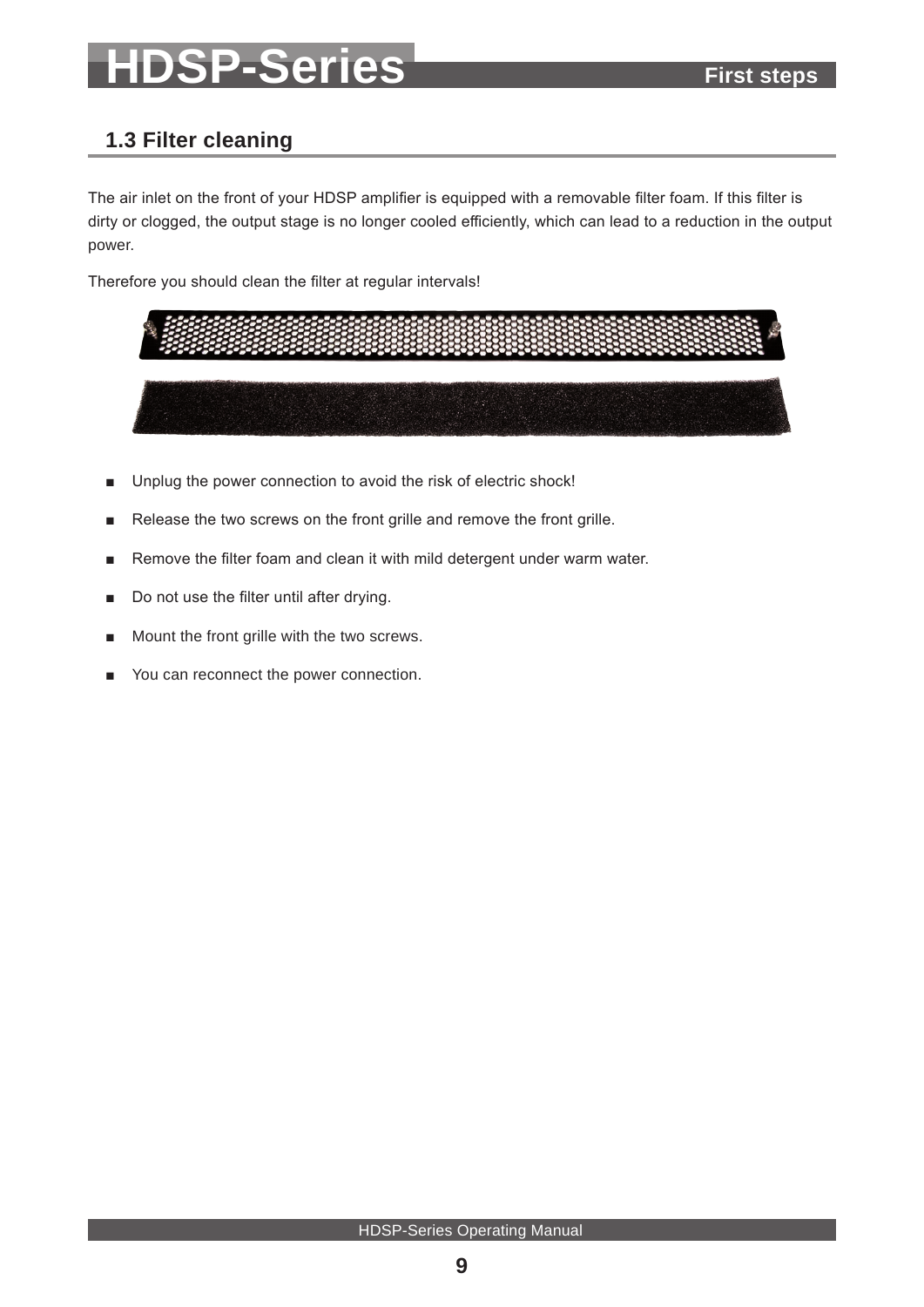# **SP-Series First steps**

# <span id="page-9-0"></span>**1.4 Operation**

**Important note:** Before connecting the speakers to the HDSP amplifier, first load the correct preset! The speakers could otherwise damage or sound bad, since wrong parameters have been loaded into the digital signal processor.

Connect the device to the power supply. The initialization process takes some minutes. This time is required for starting up the unit.



During the initialization process all inputs and outputs are muted automatically, in order to avoid undesired cracking sounds. When the controller has started up, it releases the programmed channels again, and the name of the model and the most recent preset are viewed on the LCD-display.



Now, HDSP-Amplifier is ready for operation.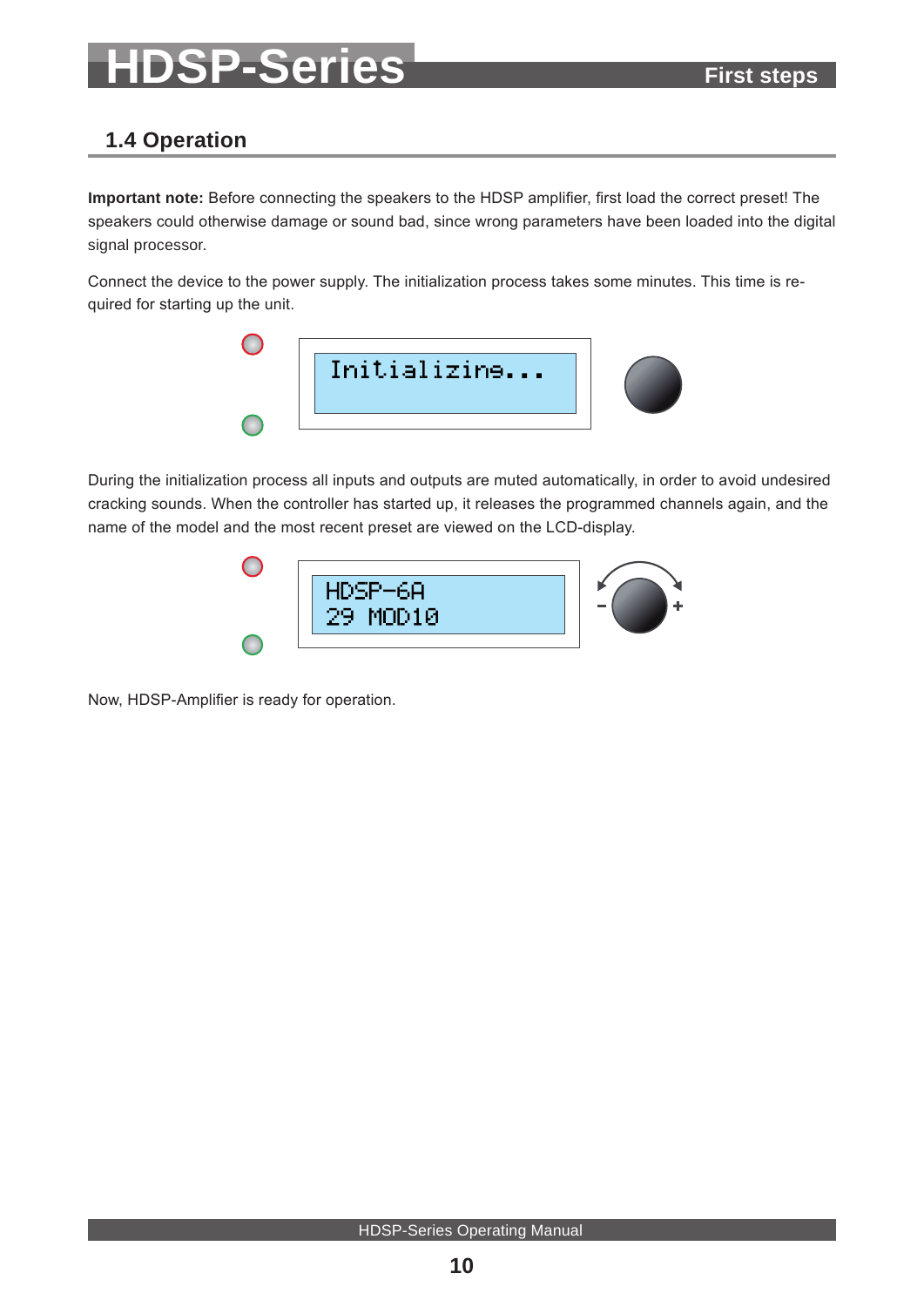# <span id="page-10-0"></span>**SP-Series Edition functions in the system menu**

# **2.1 Browsing through the system menu**

<span id="page-10-1"></span>

- When pressing the top **BUTTON** next to the LCD-display, the system menu is viewed.
- If you press again the top **BUTTON**, you are guided thought the configuration functions.
- Press the **Encoder wheel** for the desired configuration function.
- To browse through the modules of the selected function, turn the **Encoder wheel**.
- Press the **Encoder wheel** for the selection of the module.
- You can set the value in the module, by turning the **Encoder wheel.**
- To make modifications, press the **Encoder wheel**.
- Press the bottom **BUTTON** to leave the menu.

## <span id="page-10-2"></span>**2.2 Menu tree**

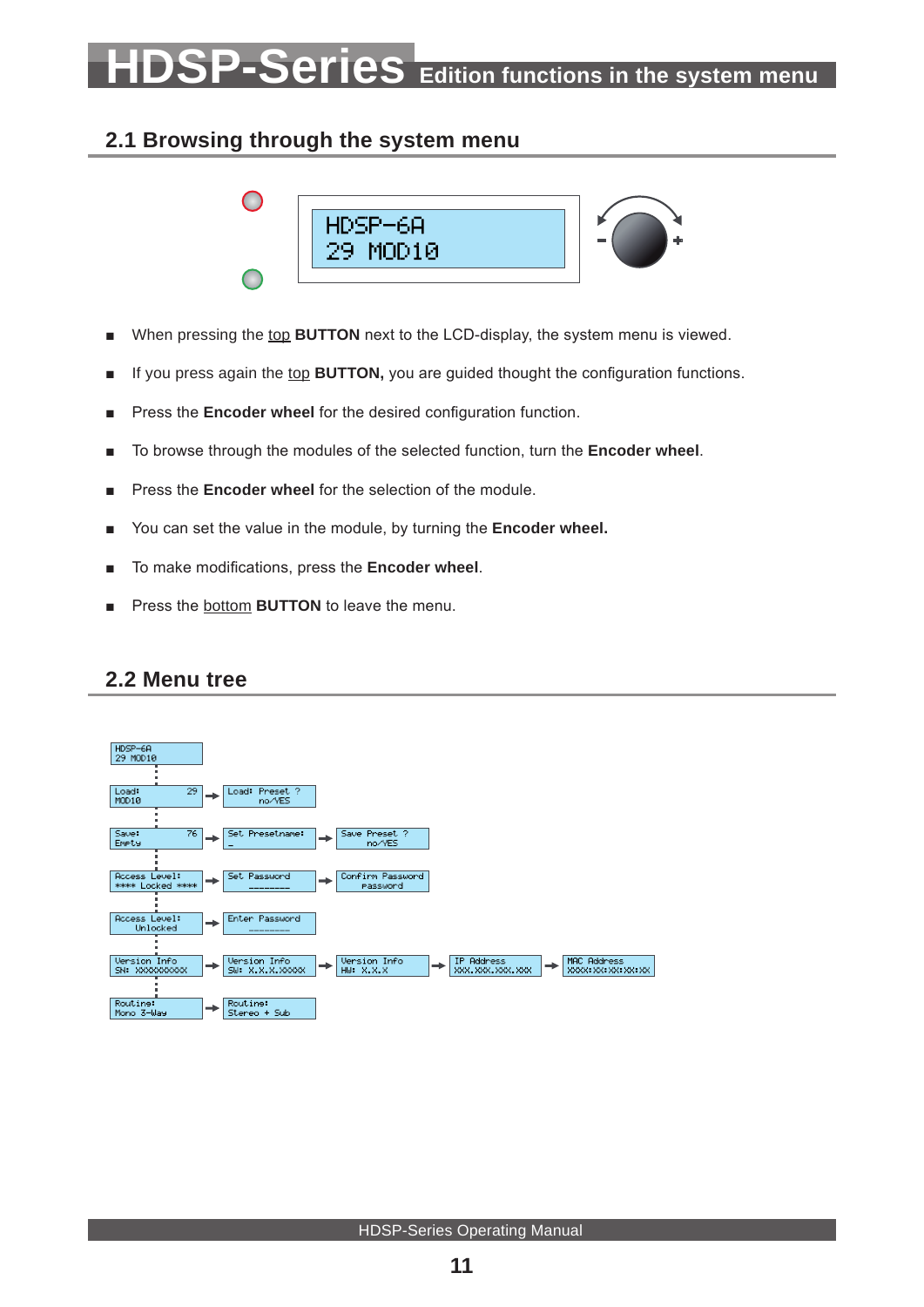# <span id="page-11-0"></span>**SP-Series** Edition functions in the system menu

# <span id="page-11-1"></span>**2.3 Preset Load**

With the **Load** function in the system menu the stored presets are displayed.



#### **01. Preset-ID**

You can select out of 80 internal presets!

#### **02. Preset designation**

You can designate a maximum of 16 characters!

### **View preset**

■ Turn the **Encoder wheel** for viewing the desired preset.



- Press the **Encoder wheel** to select the preset.
- Turn the **Encoder wheel**, and select **YES**.



■ Press again and confirm the **Encoder wheel**.

The preset has been loaded now and is ready for operation!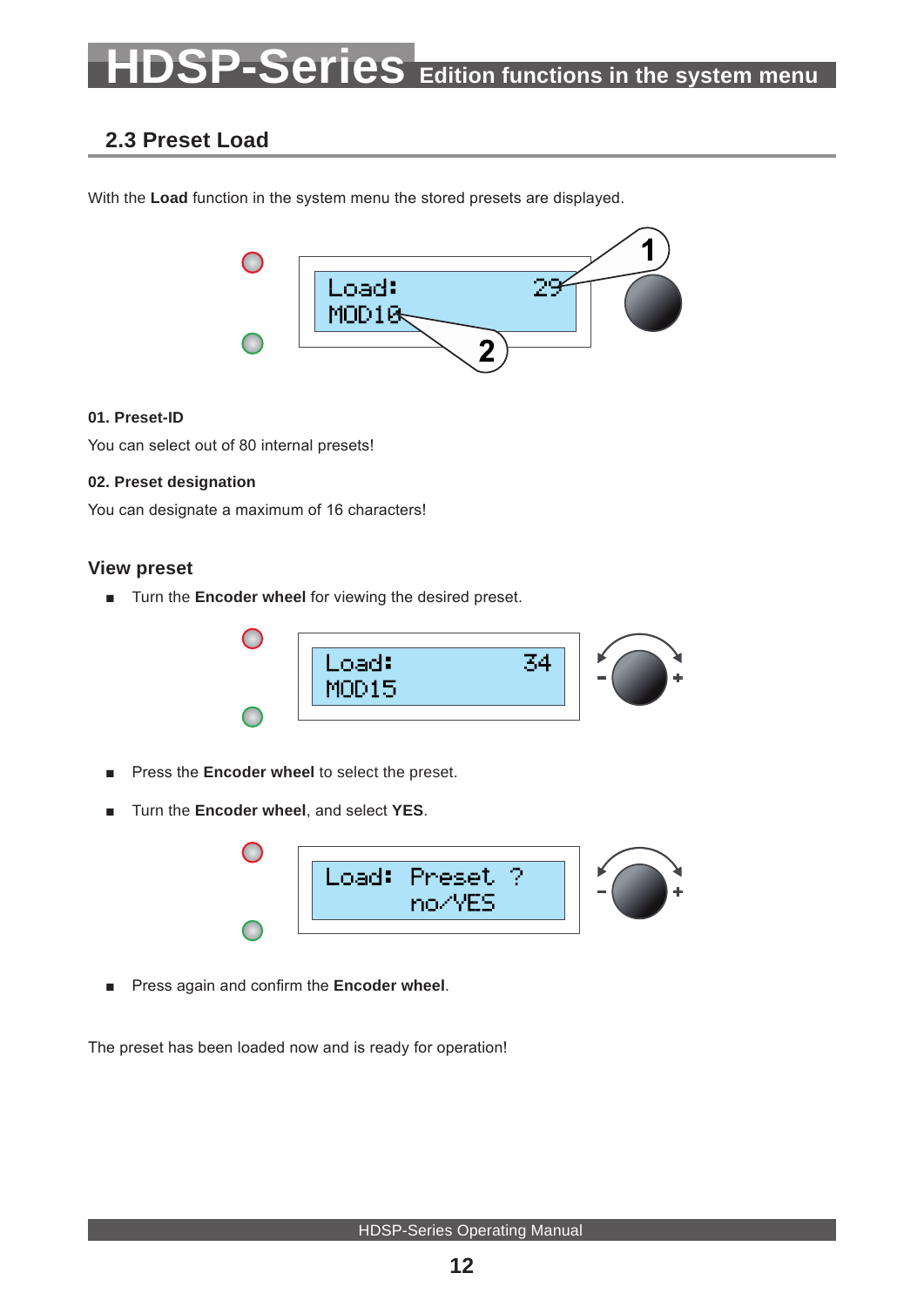# <span id="page-12-0"></span>**P-Series** Edition functions in the system menu

# <span id="page-12-1"></span>**2.4 Preset Save**

With the **Save** function in the system menu you can save your settings.

#### **Save Preset**

■ Turn the **Encoder wheel** to select a storage site for your preset.



- Press the **Encoder wheel** to select the storage site.
- Turn the **Encoder wheel** to select a character.



Press the **Encoder wheel** to confirm a character.

### *Modify characters!*

■ Press the **bottom button** repeatedly, until you have reached the character for modification!

----------------------------------------------------------------------------------------------------------------------------------------

- Turn the **Encoder wheel** to select a new character.
- Press the top **BUTTON** to confirm the designation.
- Turn the **Encoder wheel** to select **YES**.



----------------------------------------------------------------------------------------------------------------------------------------

■ Confirm by pressing again the **Encoder wheel**.

The preset has been saved now and is ready for operation!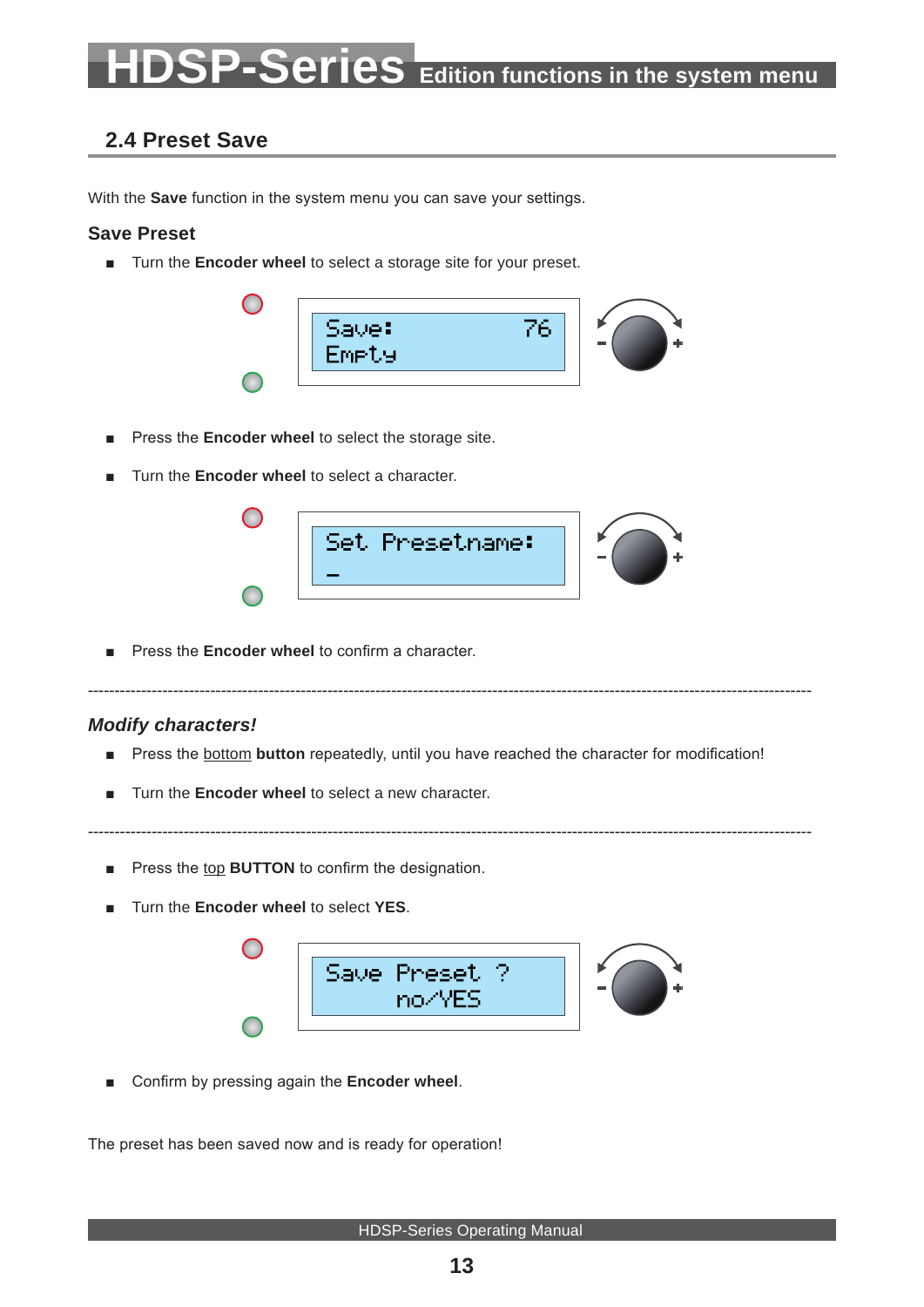# <span id="page-13-0"></span>**P-Series Edition functions in the system menu**

# <span id="page-13-1"></span>**2.5 Access Level (Password protection)**

The **Access Level** in the system menu locks or unlocks your device through a password.

### **Locking the device**

■ Browse with the **Encoder wheel** to the module **Locked**.



- Press the **Encoder wheel** to select the module.
- Press the **Encoder wheel** to select a character\*.



- \* The password must contain at least 8 characters!
	- Press the **Encoder wheel** to confirm a character.
	- Press the top **BUTTON** to confirm the password.



■ Save the password with the top BUTTON.

Now, the device is protected with a password against improper use!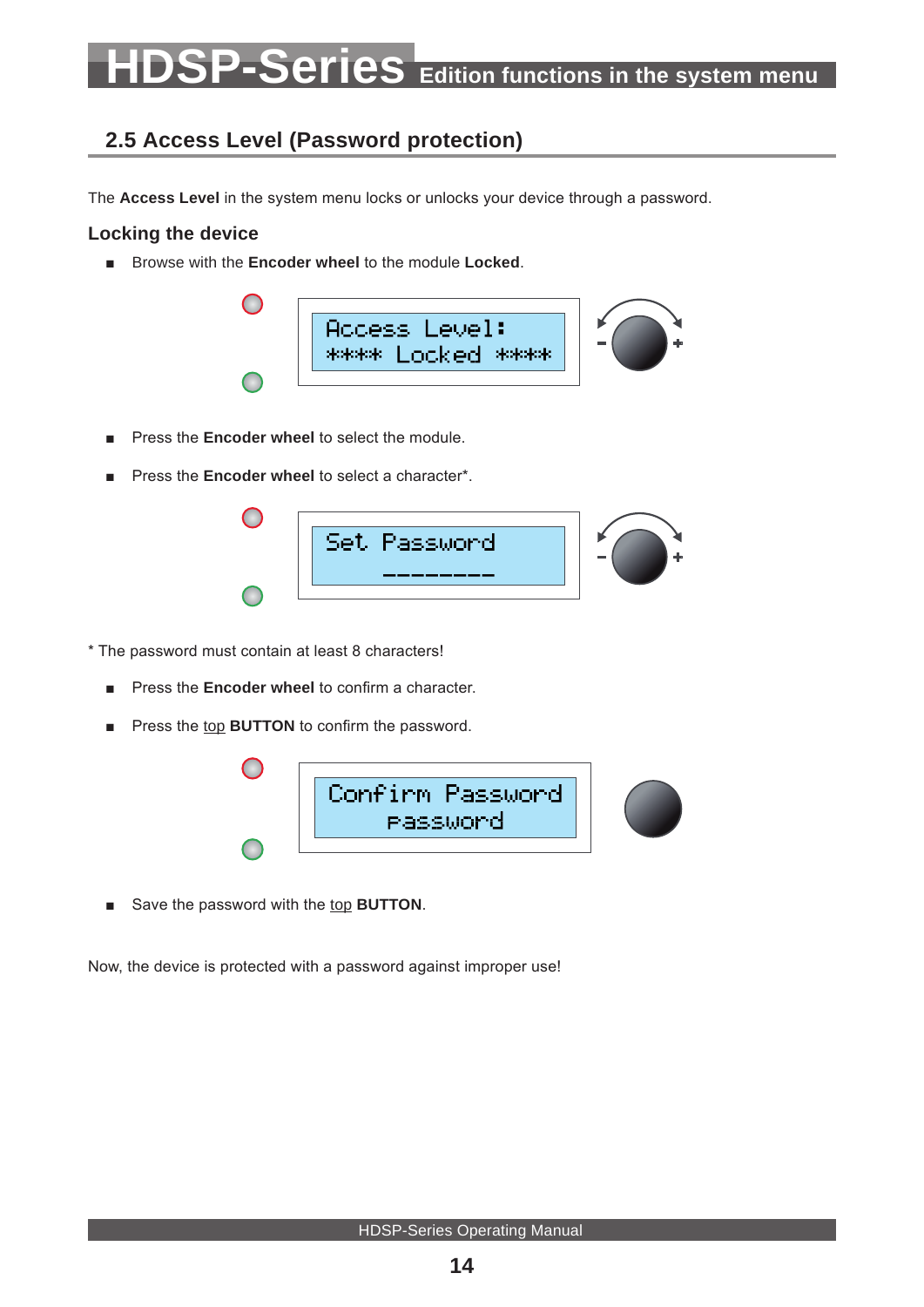### <span id="page-14-0"></span>**Unlocking the device**

■ Browse with the Encoder wheel to the module Unlocked.



- Press the Encoder wheel to select the module.
- Turn the Encoder wheel for selecting a character.



- Press the Encoder wheel to confirm a character.
- Press the top BUTTON to confirm the password.

Now, the device is unlocked and you can make your settings!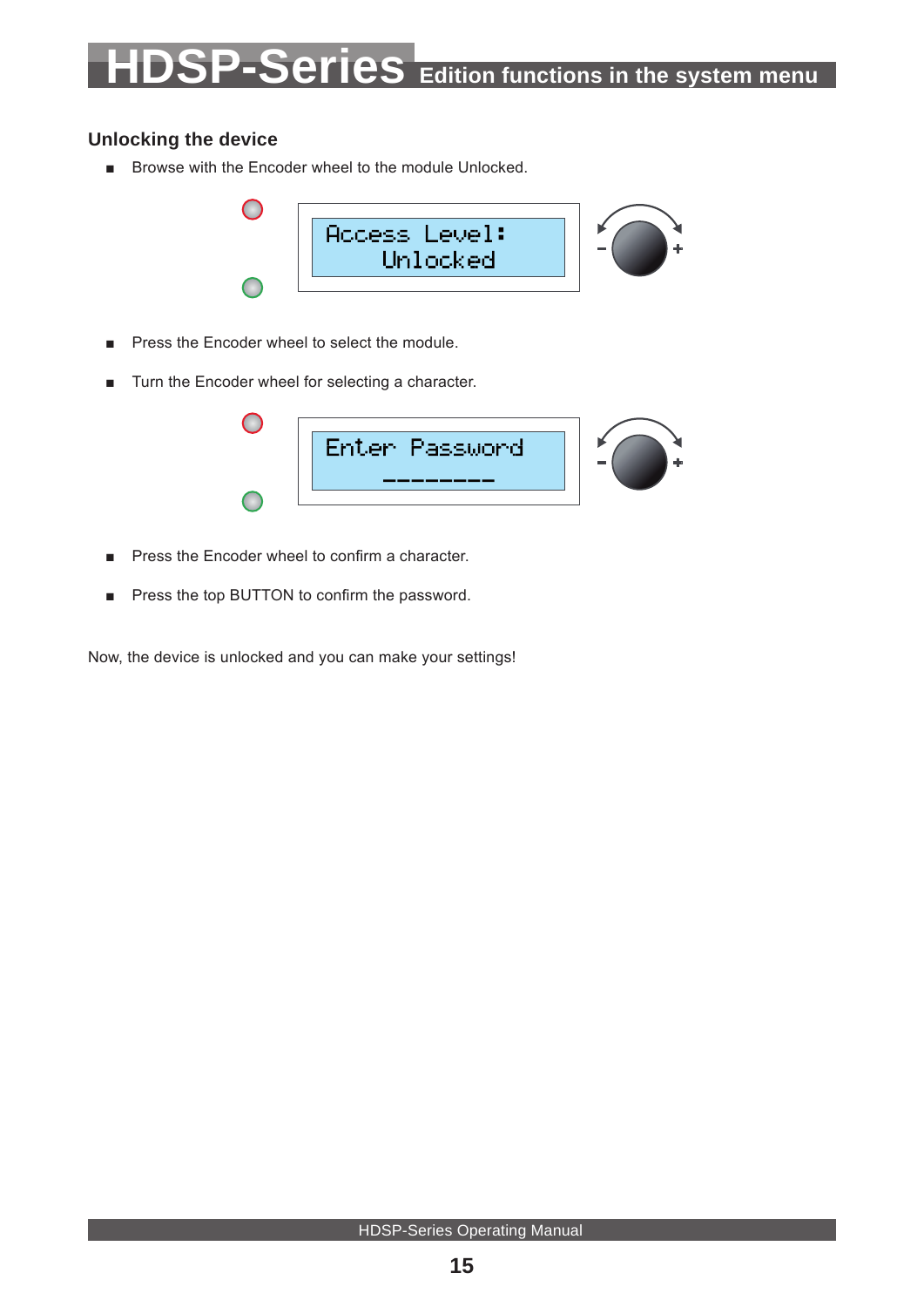# <span id="page-15-0"></span>**2.6 Information**

Here only information is displayed and no modifications can be made.

■ For viewing the information, press the Encoder wheel.



■ Press the **bottom BUTTON** to leave the menu.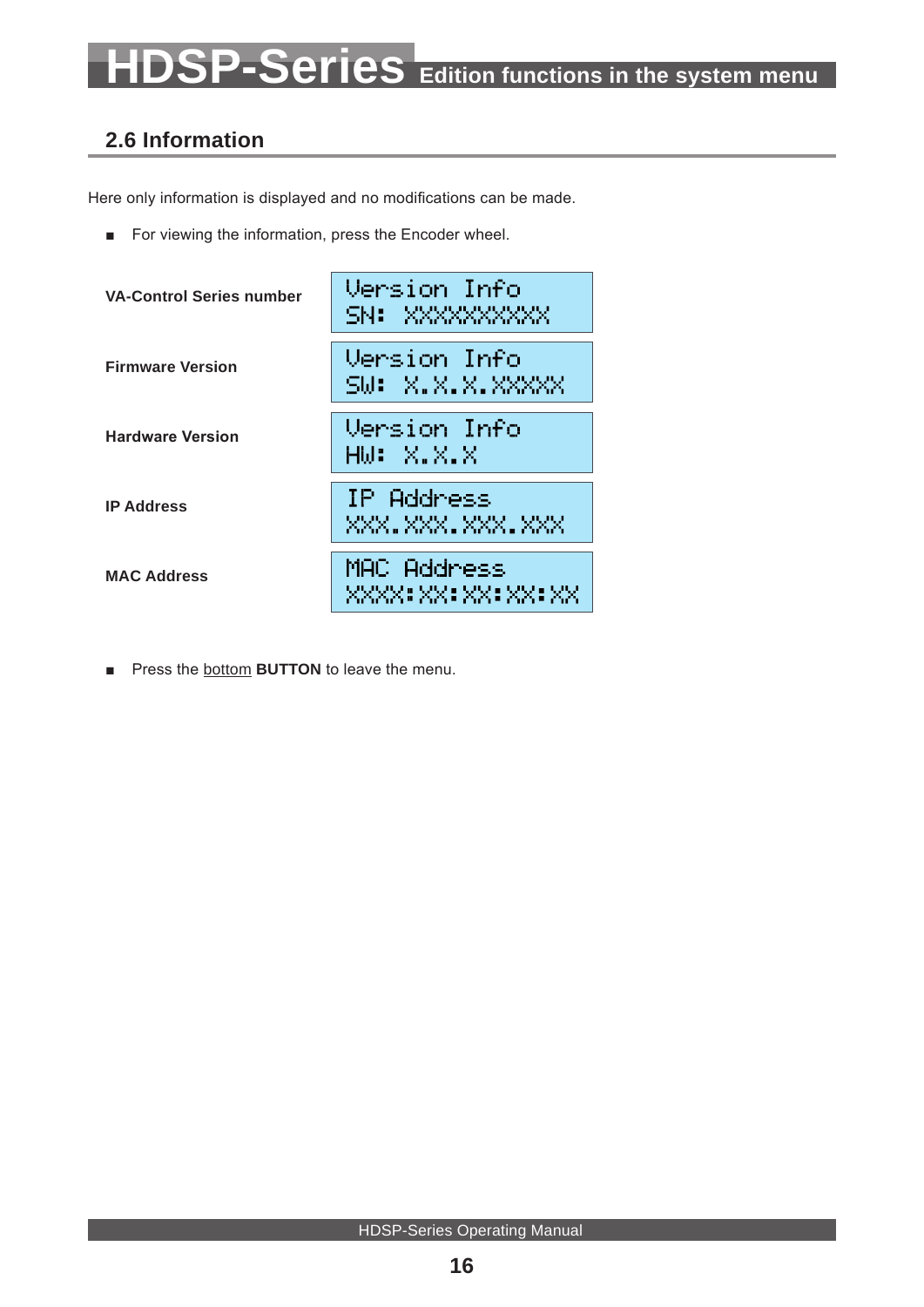# <span id="page-16-1"></span><span id="page-16-0"></span>**2.7 Routing**

With the function **Routing** in the system menu you configure the signal source, if you wish to make your own presettings to operate other speakers/configurations.

For the implementation of a Voice-Acoustic Set and the display of a preset speaker, the router has already been determined and can not be altered, in order to avoid the occurrence of faults.

■ Turn the **Encoder wheel** to select between **Mono 3-Way** or **Stereo + Sub**.



■ Press the top BUTTON to confirm the selection.

Now, the device is routed and you can make your settings!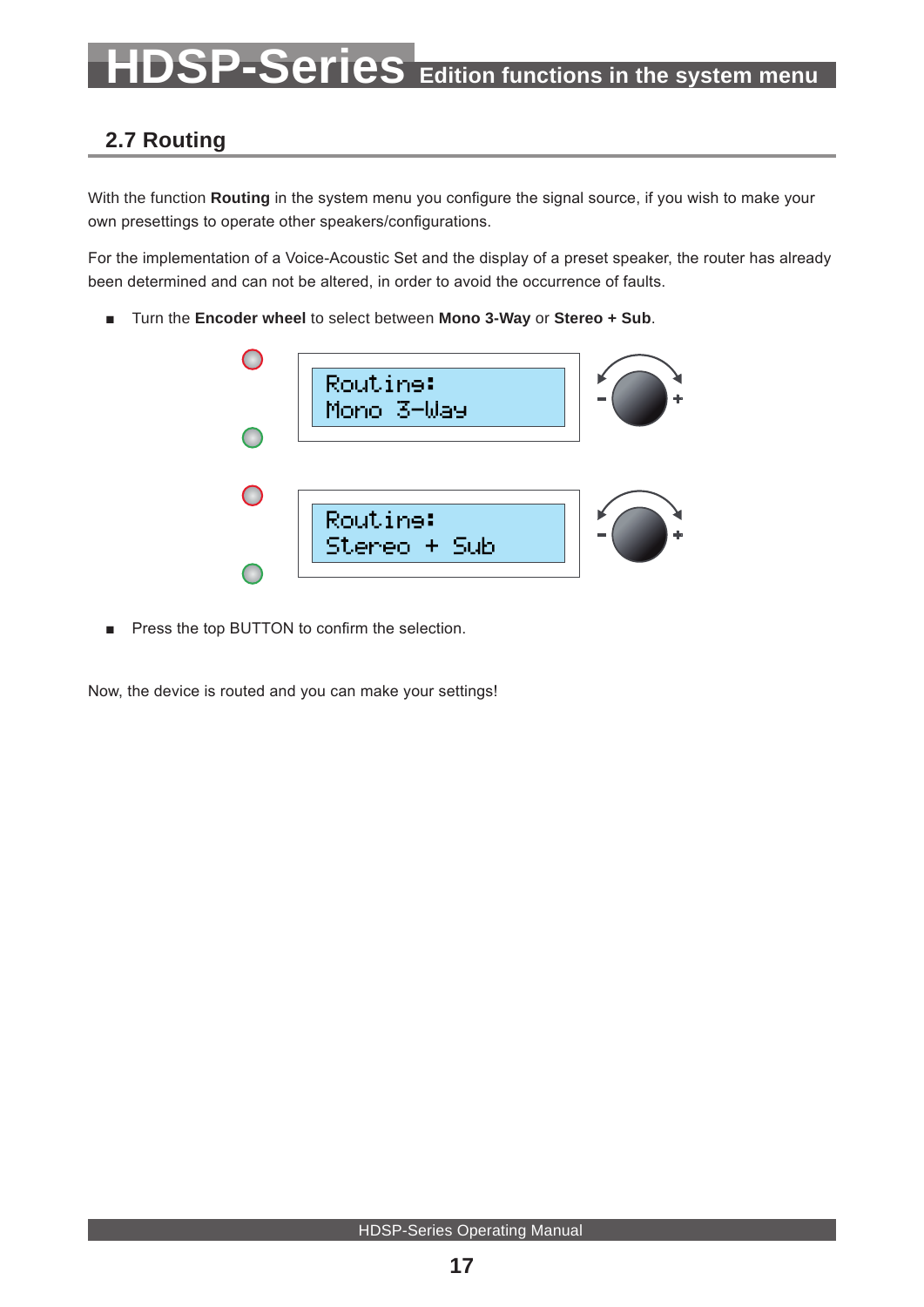# <span id="page-17-0"></span>**3.1 Browsing through the channel menu**

<span id="page-17-1"></span>

- To edit the selected presetting, press the **Encoder wheel**.
- Turn the **Encoder wheel** to search the channel for editing.
- Press twice the **Encoder wheel**, to select the channel.
- Turn the **Encoder wheel** to search a channel function.
- Press the **Encoder wheel** to view the channel function.
- Turn the **Encoder wheel** to search a channel module in the function menu.
- To make modifications, press the **bottom BUTTON**.
- Turn the **Encoder wheel** to select another function.
- Press twice the bottom **BUTTON** to leave the menu.

## <span id="page-17-2"></span>**3.2 Menu tree**

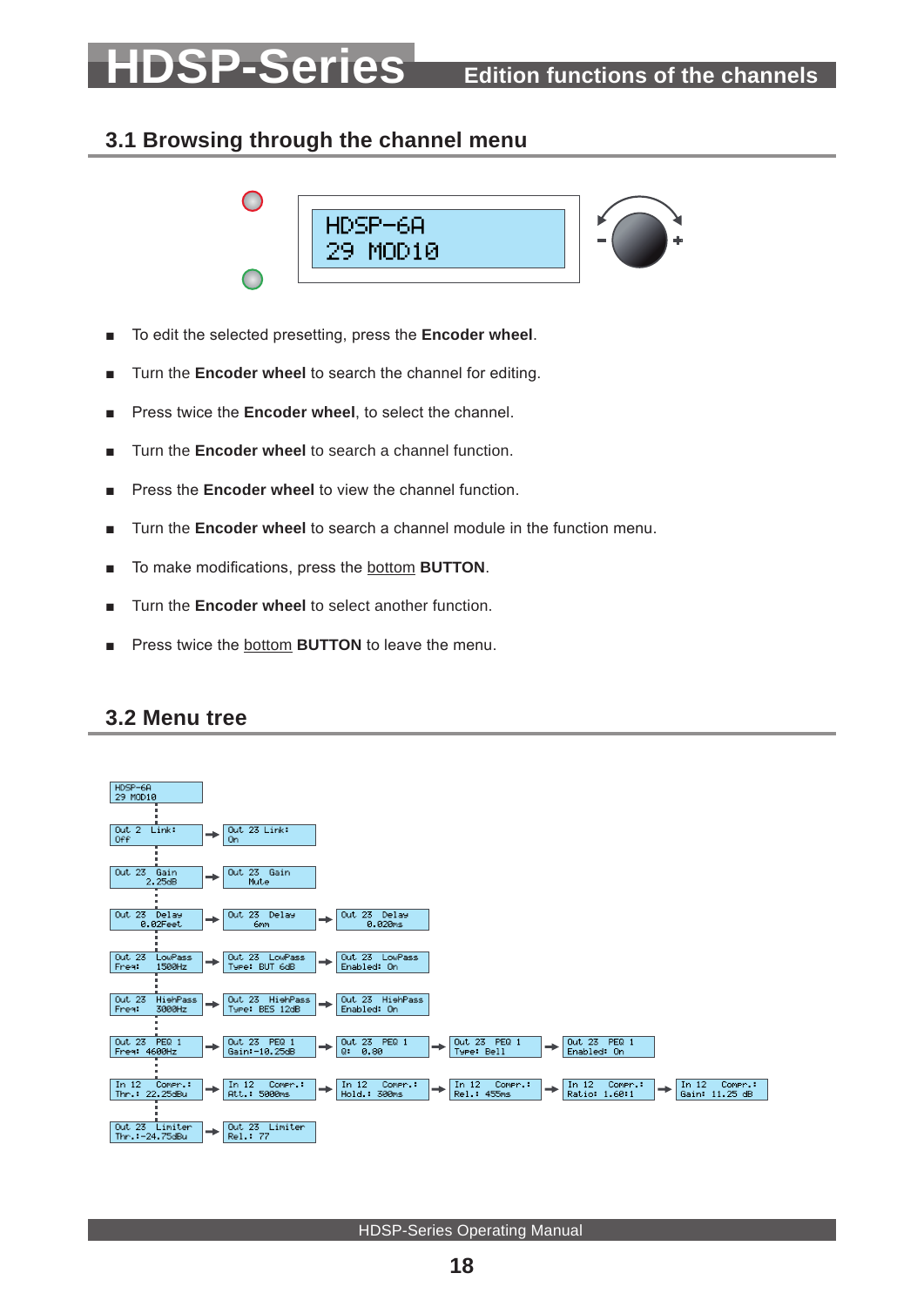# <span id="page-18-1"></span><span id="page-18-0"></span>**3.3 Link (linking of channels)**

You can link input resp. output channels.

#### **Linking of channels**

- Press twice the **Encoder wheel**.
- Turn the **Encoder wheel** to search the channel for linking.
- Press the **Encoder wheel** and select the channel.
- Turn the **Encoder wheel**, and select ON.



■ Press the **bottom BUTTON** to implement the change.

Each modification of the parameters is transferred automatically to the linked channel!

### **Cancel linking**

- Press twice the **Encoder wheel.**
- Turn the **Encoder wheel** to search the channel canceling the linking.
- Press the **Encoder wheel** and select the channel.
- Turn the **Encoder wheel**, and select **OFF**.



Press the **bottom BUTTON** to implement the change.

Now, each channel can be configured individually!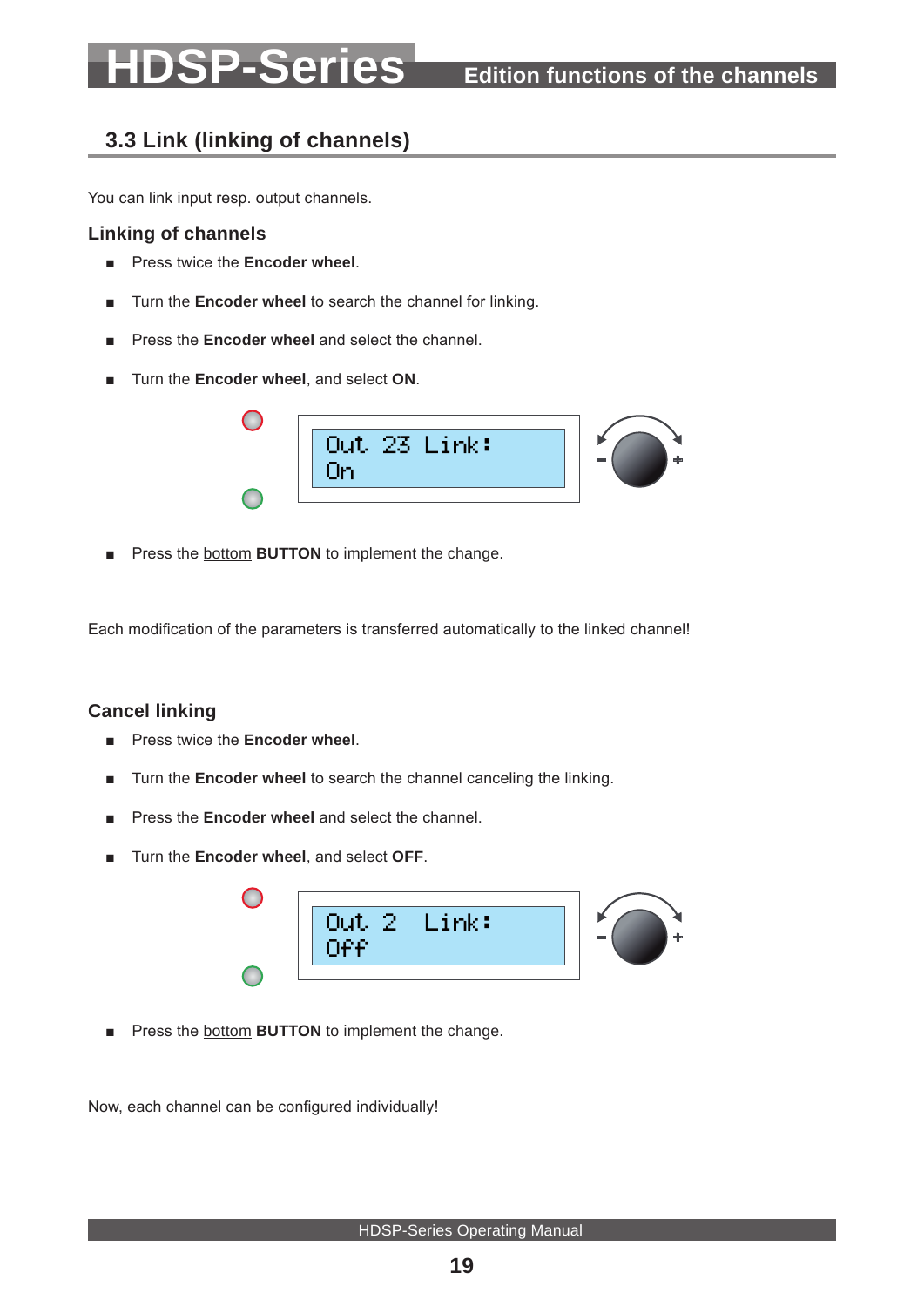# <span id="page-19-1"></span><span id="page-19-0"></span>**3.4 Gain (Input level and output level)**

Here you can set the signal level (Gain) for the input and output channels.

- Turn the **Encoder wheel** for setting the desired level.
- Select within a range from -47.75 dB to 12.00 dB.



■ If you wish, you can switch the channel off by turning the **Encoder wheel** to **Mute**.



■ Press the bottom **BUTTON** to implement the change.

## <span id="page-19-2"></span>**3.5 Delay**

Here you can define the delay for the input and output channels.

- Press the **Encoder wheel** to select from **Feet**, **mm** or **ms.**
- Turn the **Encoder wheel** for setting the delay.



Press the **bottom BUTTON** to implement the change.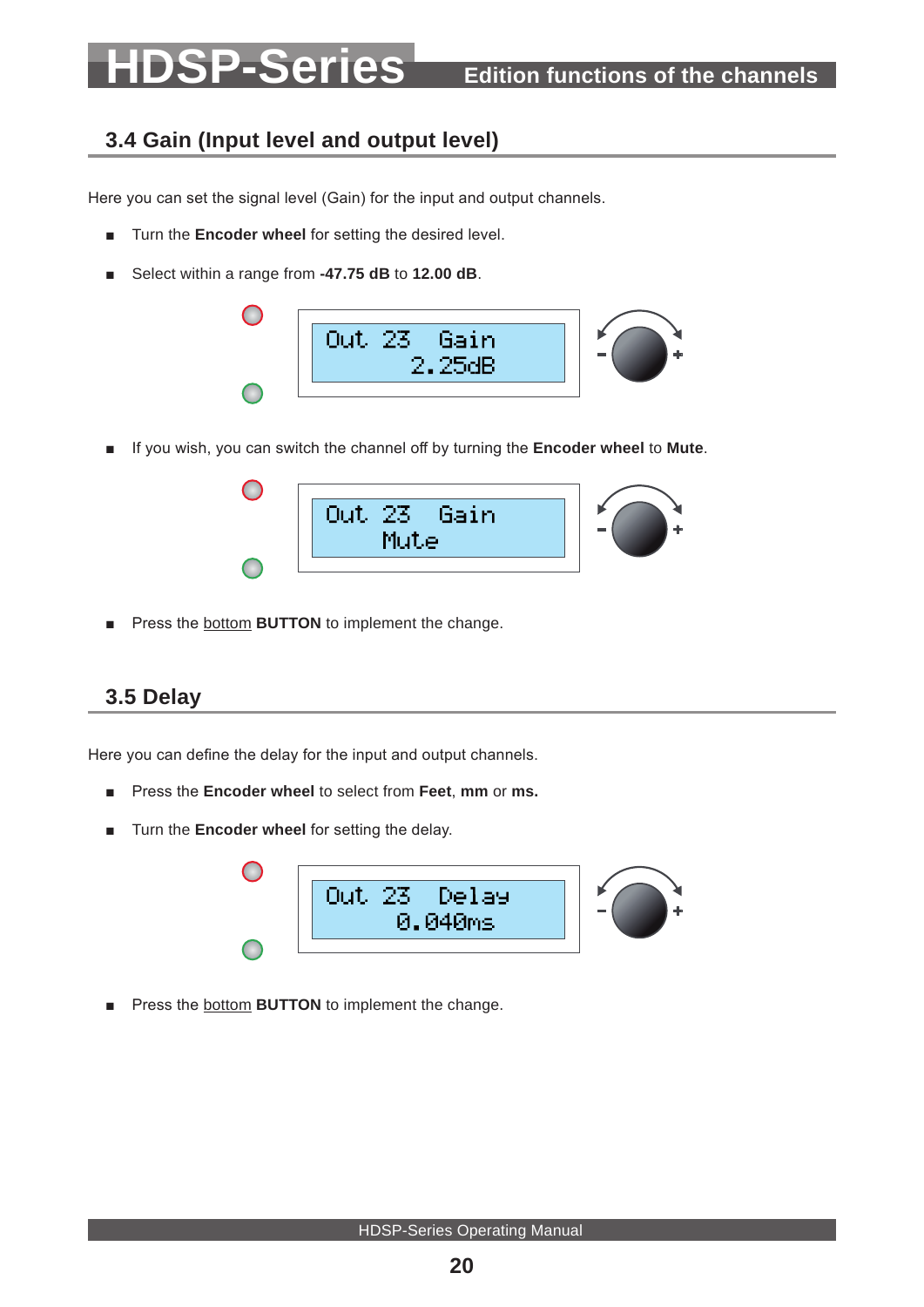# <span id="page-20-1"></span><span id="page-20-0"></span>**3.6 LowPass**

Here you set the Low Pass crossover. This function is subdivided into three modules.

### **Setting of LowPass**

- Turn the **Encoder wheel** for setting the desired LowPass.
- Select within a range from 50 to 20,000 Hz.



■ If you wish, you can switch the LowPass off by turning the **Encoder wheel** to **Off**.



Press the **Encoder wheel** to view the next module.

### **Set Filter Type**

■ Turn the **Encoder wheel** to search a filter.



----------------------------------------------------------------------------------------------------------------------------------------

----------------------------------------------------------------------------------------------------------------------------------------

**Here you can select from 10 different filters:**

- BUT 6dB, 12dB, 18dB, 24dB = Butterworth 6dB, 12dB, 18dB, 24dB
- BES 6dB, 12dB, 18dB, 24dB = Bessel 6dB, 12dB, 18dB, 24dB
- $\blacksquare$  LR 12dB, 24dB = Linkwitz-Riley 12dB, 24dB
- Press the **Encoder wheel** to view the next module.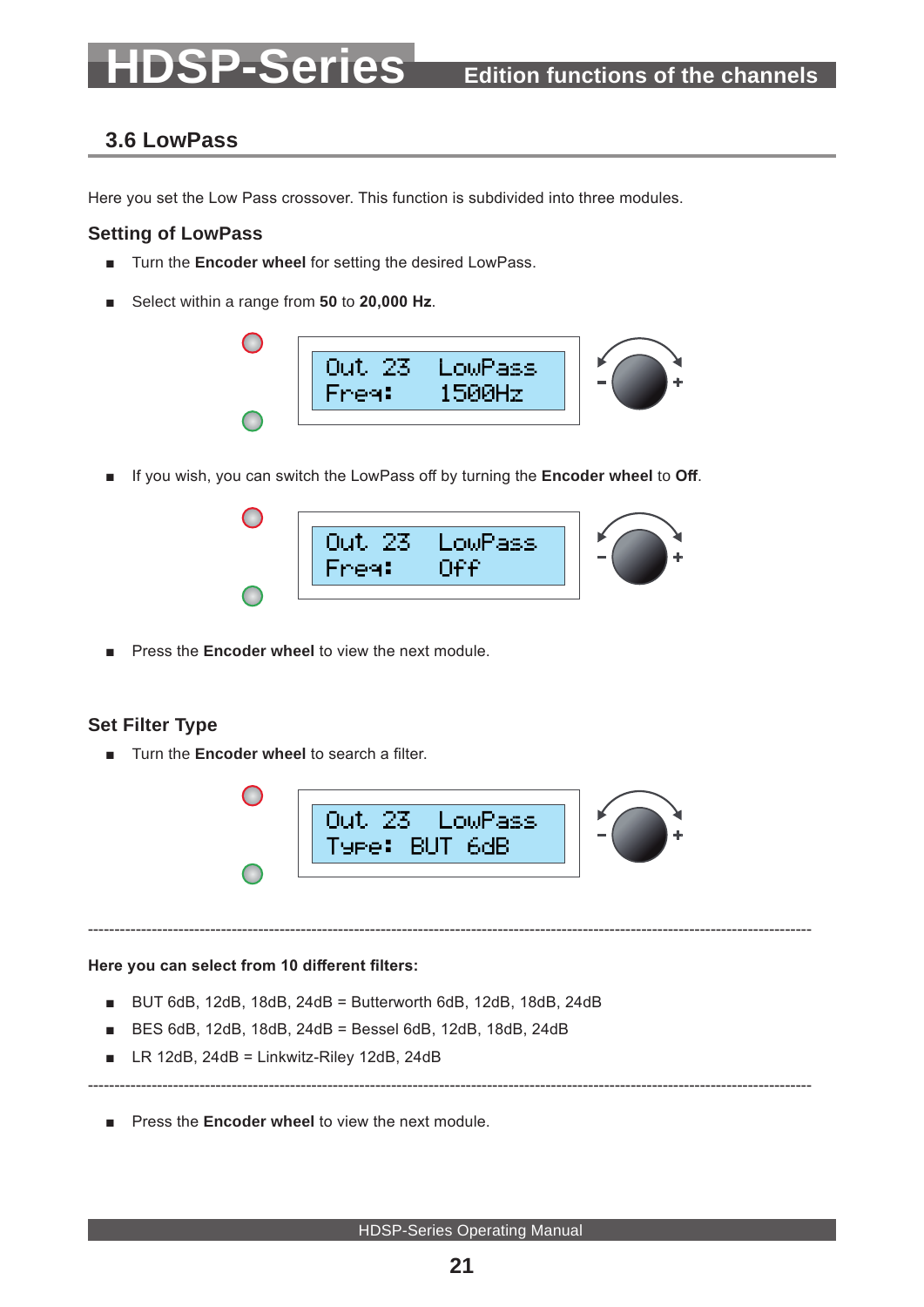## <span id="page-21-0"></span>**Switching on and off crossover**

■ Turn the **Encoder wheel** to **On** for switching on the crossover.



■ Turn the **Encoder wheel** to Off for switching off the crossover.



■ Press the **bottom BUTTON** to implement all changes.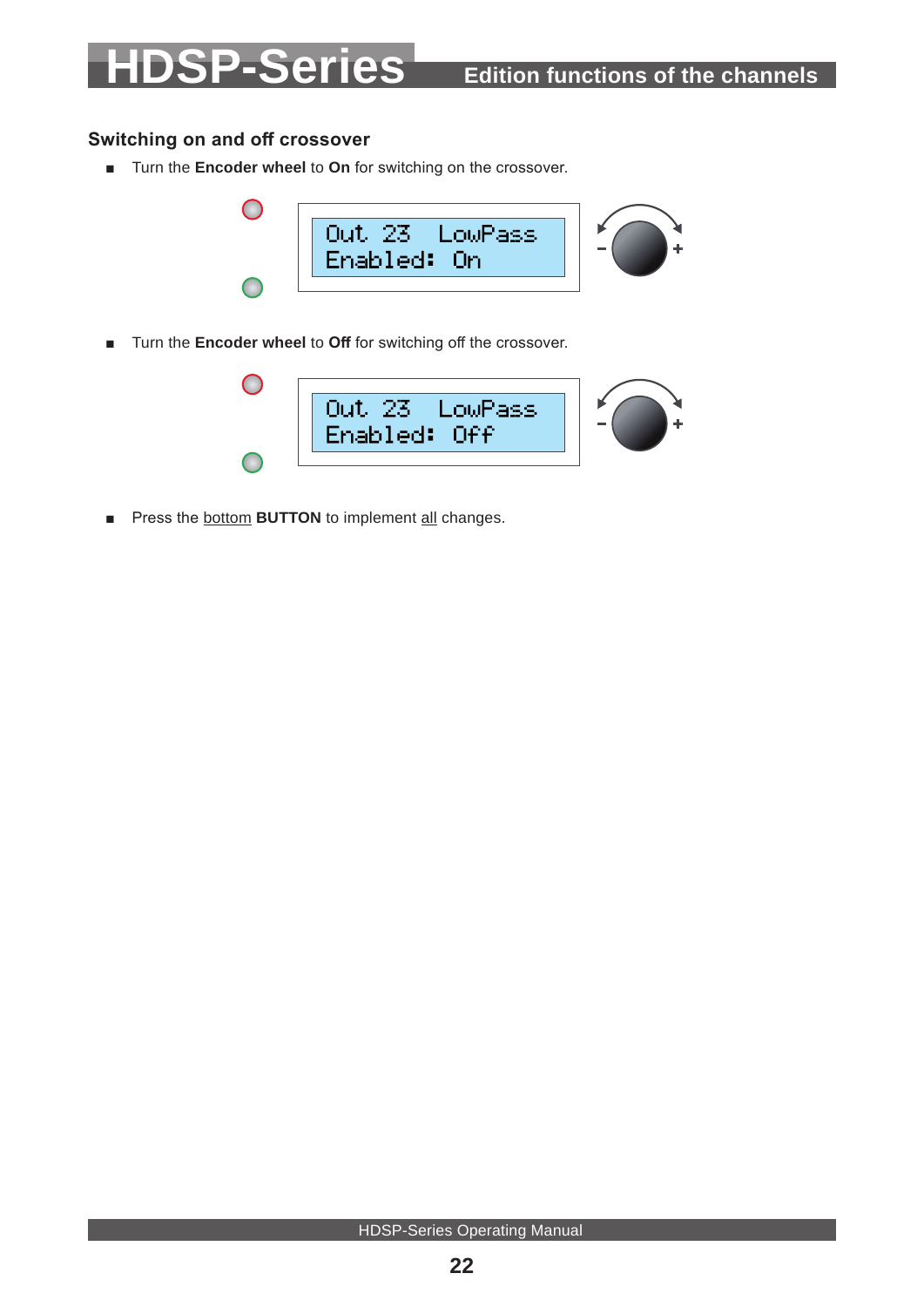# <span id="page-22-0"></span>**3.7 HighPass**

Here you set the HighPass crossover. This function is subdivided into three modules.

- Setting of HighPass.
- Turn the **Encoder wheel** for setting the desired HighPass.
- Select within a range from **20** to **20,000 Hz**.



■ If you wish, you can switch the HighPass off by turning the **Encoder wheel** to **Off**.



Press the **Encoder wheel** to view the next module.

### **Set Filter Type**

■ Turn the **Encoder wheel** to search a filter.



----------------------------------------------------------------------------------------------------------------------------------------

----------------------------------------------------------------------------------------------------------------------------------------

#### **Here you can select from 10 different filters:**

- BUT 6dB, 12dB, 18dB, 24dB = Butterworth 6dB, 12dB, 18dB, 24dB
- BES 6dB, 12dB, 18dB, 24dB = Bessel 6dB, 12dB, 18dB, 24dB
- LR 12dB, 24dB = Linkwitz-Riley 12dB, 24dB
- **Press the Encoder wheel to view the next module.**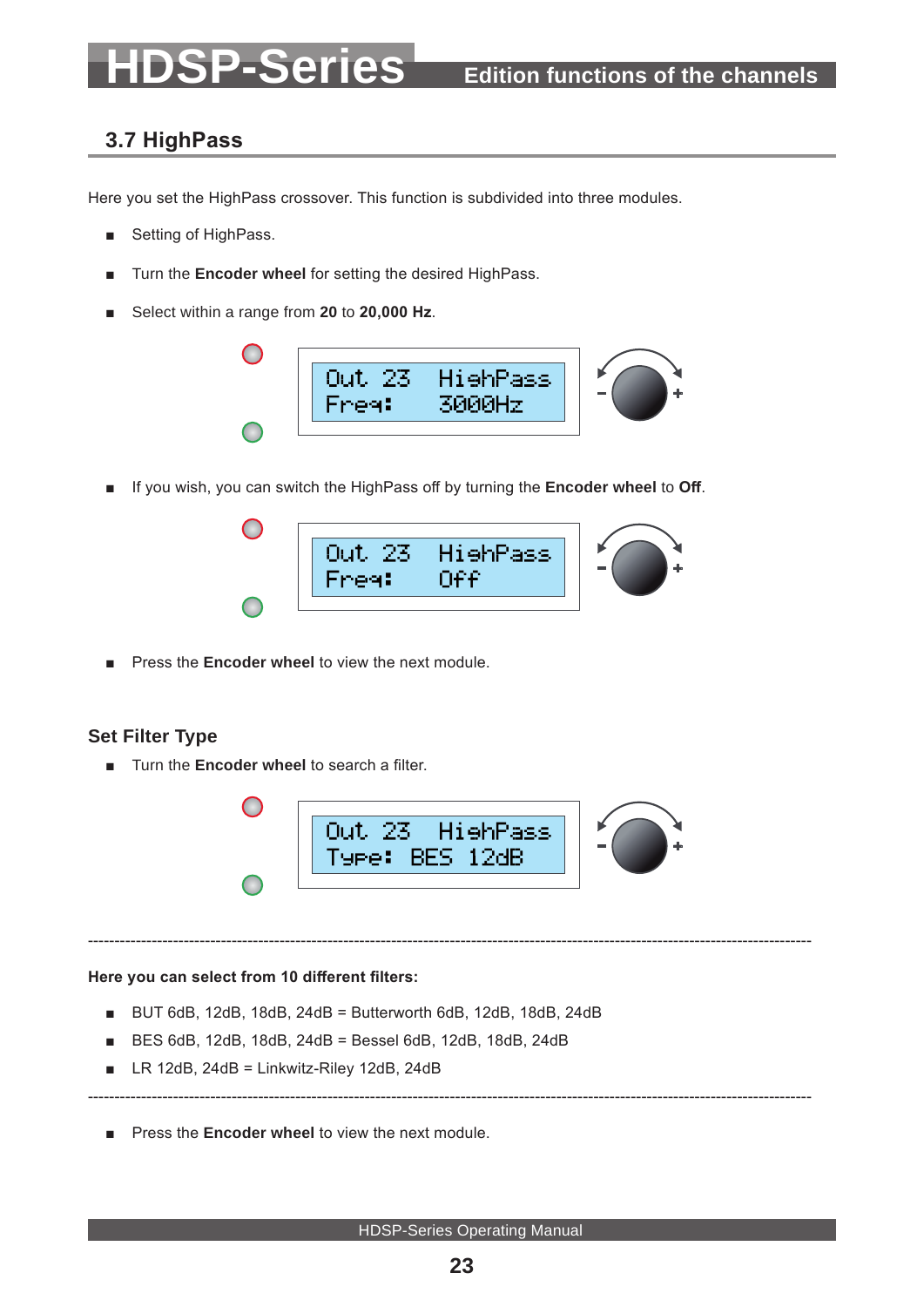## <span id="page-23-0"></span>**Switching on and off crossover**

■ Turn the **Encoder wheel** to **On** for switching on the crossover.



■ Turn the **Encoder wheel** to Off for switching off the crossover.



■ Press the **bottom BUTTON** to implement all changes.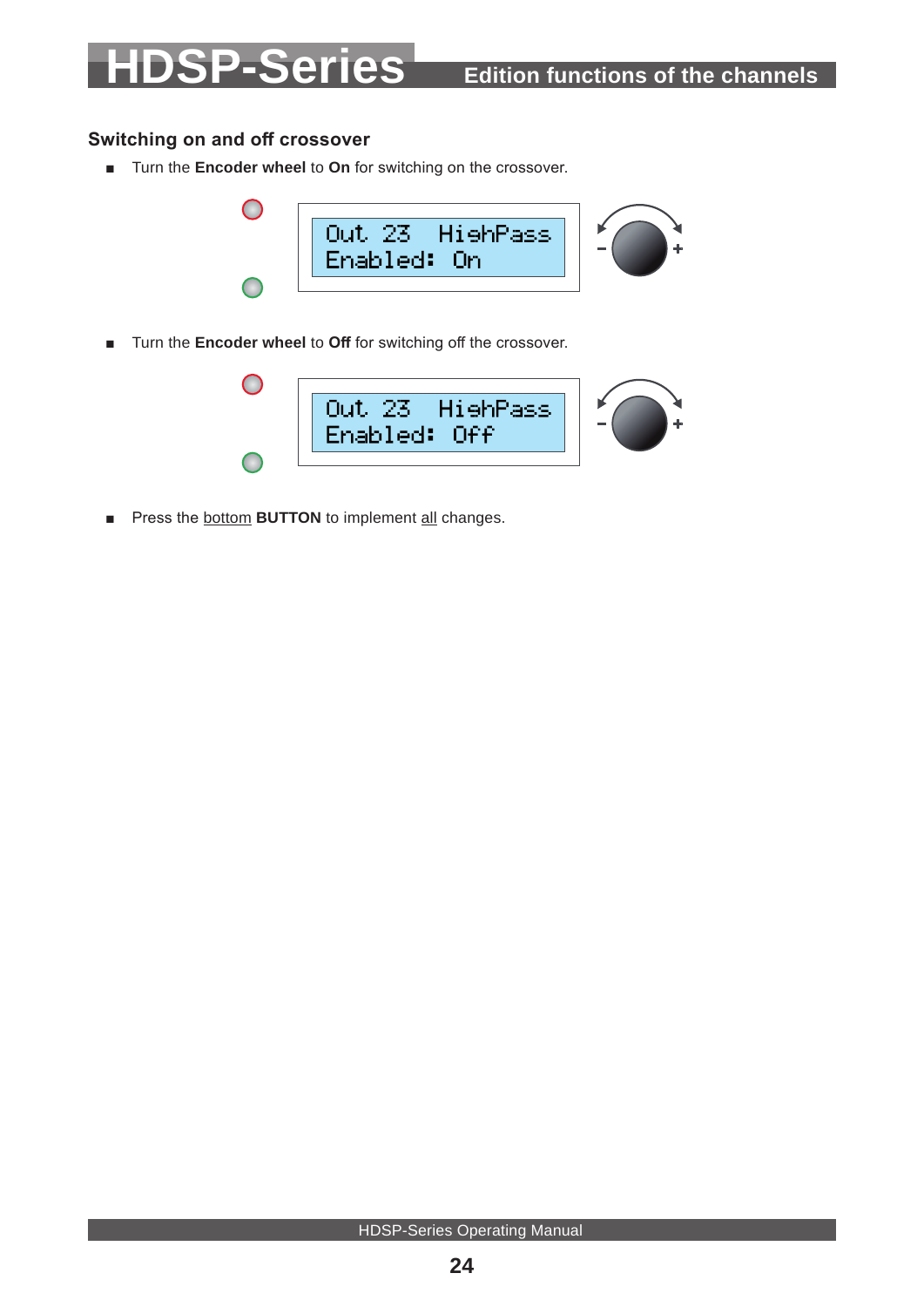# <span id="page-24-0"></span>**3.8 PEQ (Parameter filter)**

Here you set the parameter filter. This function is subdivided into five modules.

Each input and output channel has 10 full parameter filters available!

### **Setting the frequency**

- Turn the **Encoder wheel** for setting the desired frequency.
- Select within a range from 20 to 20,000 Hz.



Press the **Encoder wheel** to view the next module.

### **Setting the EQ level**

- Turn the **Encoder wheel** for setting the desired EQ level.
- Select within a range from **-12.00 dB** to **12.00 dB**.



■ Press the **Encoder wheel** to view the next module.

### **Setting the edge steepness**

- Turn the **Encoder wheel** for setting the desired Q level.
- Select within a range from **0.10** to **25.00 Hz**.



Press the **Encoder wheel** to view the next module.

### **25**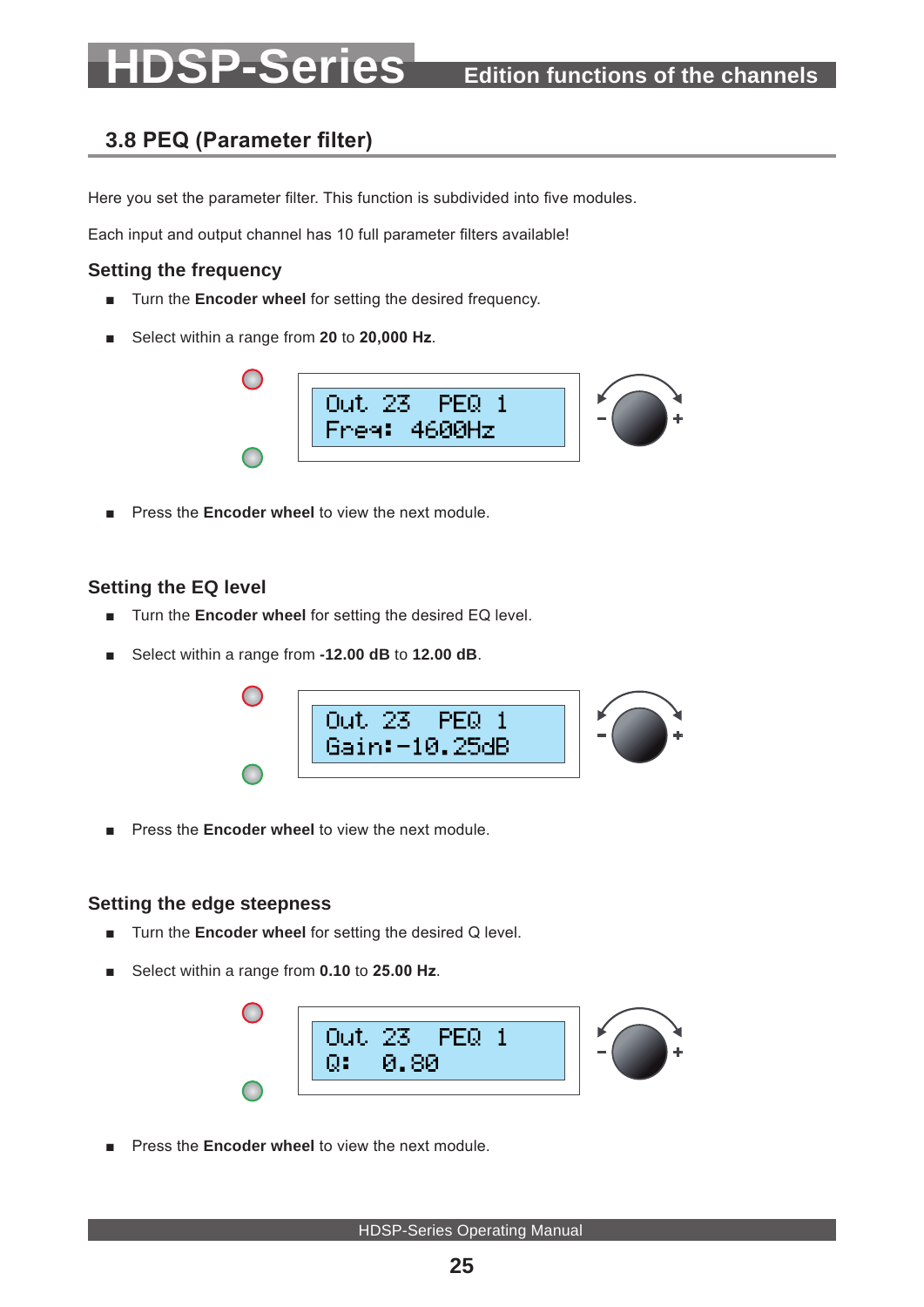### <span id="page-25-0"></span>**Setting the Filter Type**

■ Turn the **Encoder wheel** to search a filter type.



----------------------------------------------------------------------------------------------------------------------------------------

**Here you can select from 8 different filters:**

- **Bell**
- **Notch**
- AllPass
- Low Shelf and High Shelf
- **Band**
- High Pass and Low Pass.

----------------------------------------------------------------------------------------------------------------------------------------

■ Press the **Encoder wheel** to view the next module.

### **Switching on and switching off the parameter filter**

■ Turn the **Encoder wheel** to **On** for switching on the crossover.



■ Turn the **Encoder wheel** to **Off** for switching off the crossover.



■ Press the **bottom BUTTON** to implement all changes.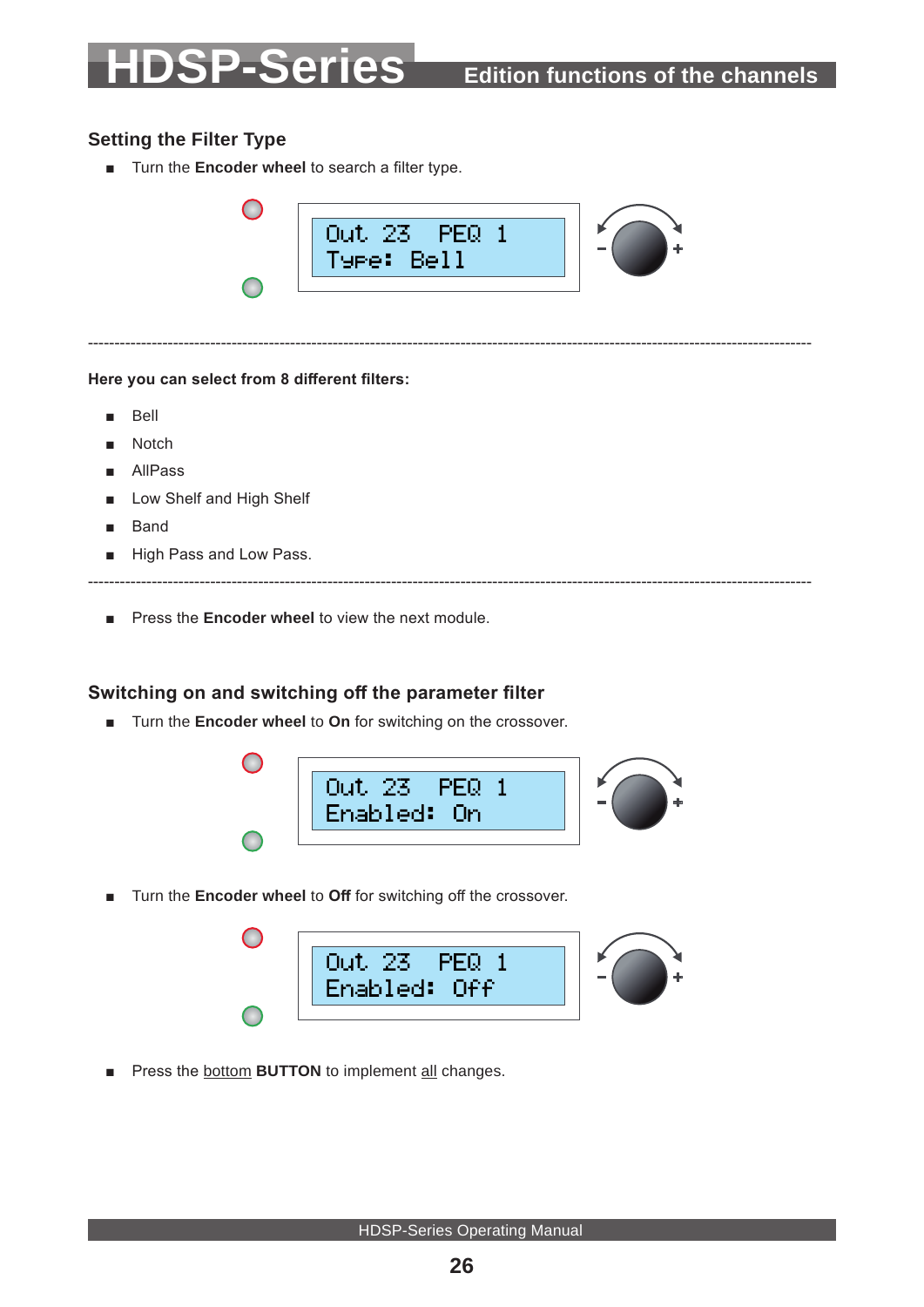# <span id="page-26-0"></span>**3.9 Compr.: (Input compressor)**

Here you set the Input compressor. This function is subdivided into six modules.

### **Setting the threshold value**

- Turn the **Encoder wheel** for setting the desired threshold value.
- Select within a range from -48.00 to 24.00 dBu.



Press the **Encoder wheel** to view the next module.

### **Setting Attack**

- Turn the **Encoder wheel** for setting the desired Attack.
- Select within a range from **1** to **10,000 ms**.



Press the **Encoder wheel** to view the next module.

### **Setting hold**

- Turn the **Encoder wheel** for setting the desired hold time.
- Select within a range from 1 to 10,000 ms.



Press the **Encoder wheel** to view the next module.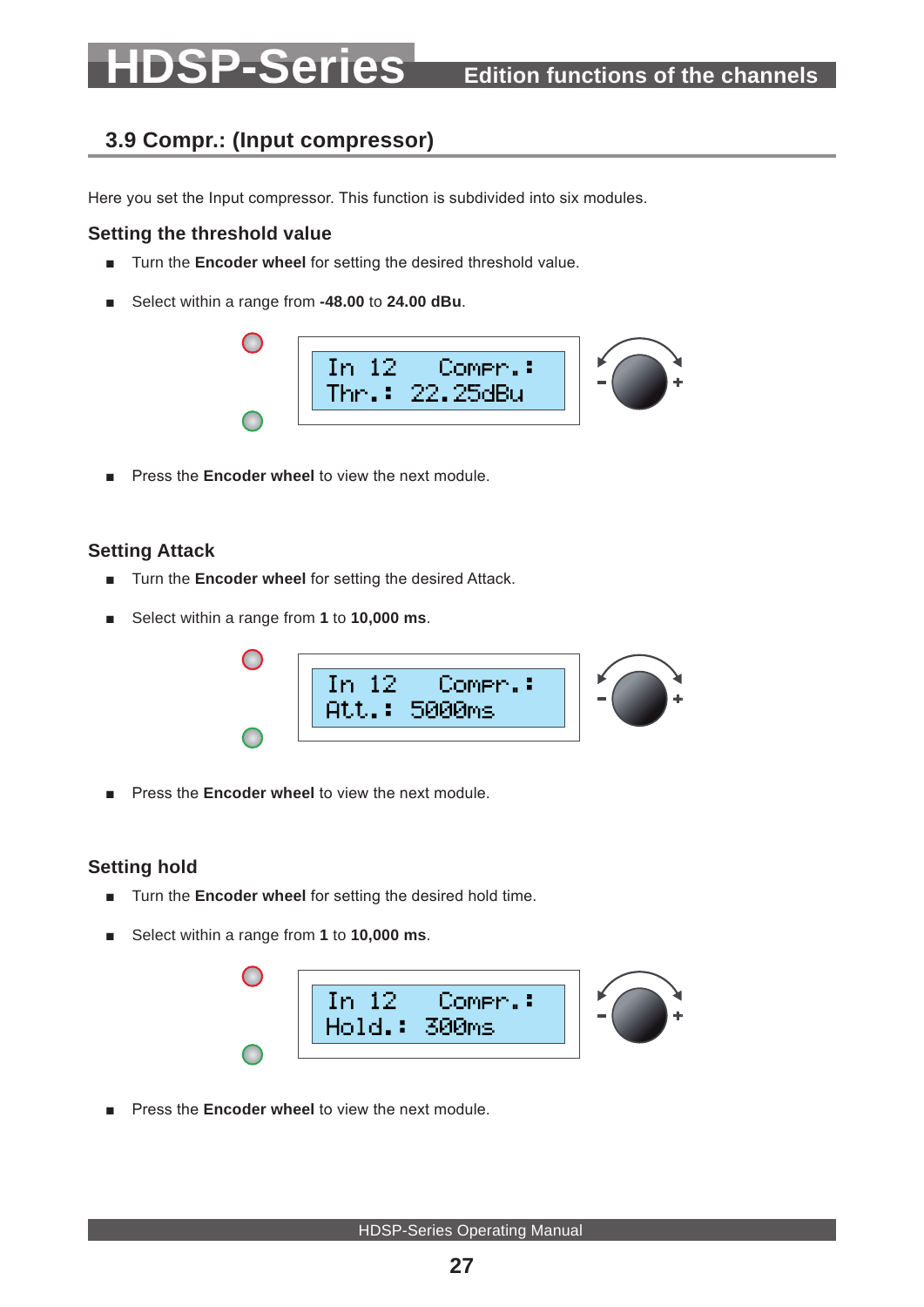## <span id="page-27-0"></span>**Setting the release time**

- Turn the **Encoder wheel** for setting the desired release time.
- Select within a range from 1 to 10,000 ms.



■ Press the **Encoder wheel** to view the next module.

### **Setting the compression rate**

- Turn the **Encoder wheel** for setting the desired compression rate.
- Select within a range from **1.20:1** and **25.00:1**



- Turn the **Encoder wheel** to **Infinite** for a stepless compression rate.
- Press the **Encoder wheel** to view the next module.

### **Setting the signal level**

- Turn the **Encoder wheel** for setting the desired signal level.
- Select within a range from **-12.00 dB** to **12.00 dB**.



Press the **bottom BUTTON** to implement all changes.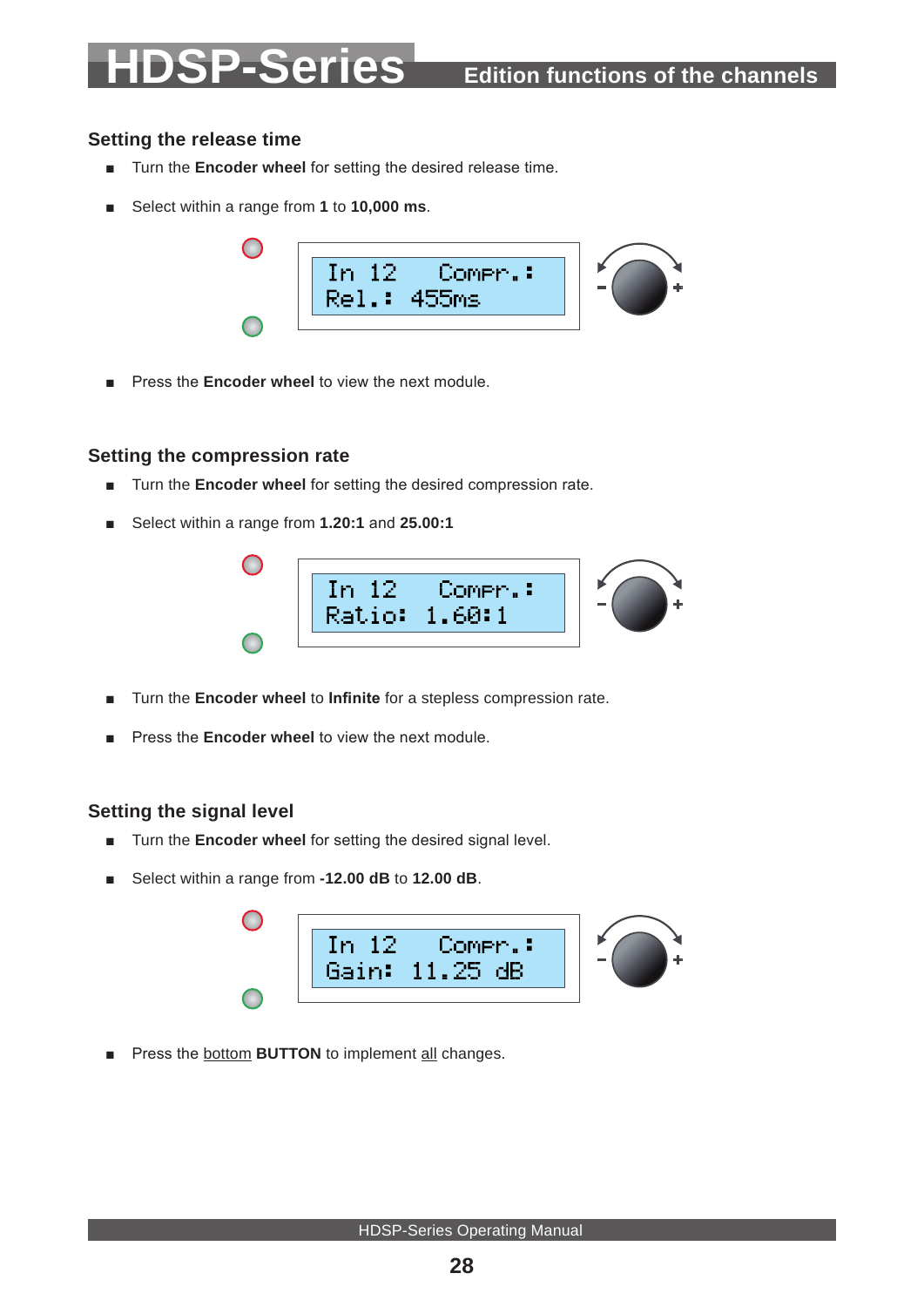# <span id="page-28-0"></span>**3.10 Limiter (Output limiter)**

Here you set the Output limiter. This function is subdivided into two modules.

### **Setting the threshold value**

- Turn the **Encoder wheel** for setting the desired threshold value.
- Select within a range from **-48.00** to **24.00 dBu**.



■ Press the **Encoder wheel** to view the next module.

### **Setting the release time**

- Turn the **Encoder wheel** for setting the desired release time.
- Select within a range from **1** to **100 dB/s**.

| : 23 Limiter<br>Out |  |
|---------------------|--|
| Rel.: 77            |  |
|                     |  |

■ Press the **bottom BUTTON** to implement all changes.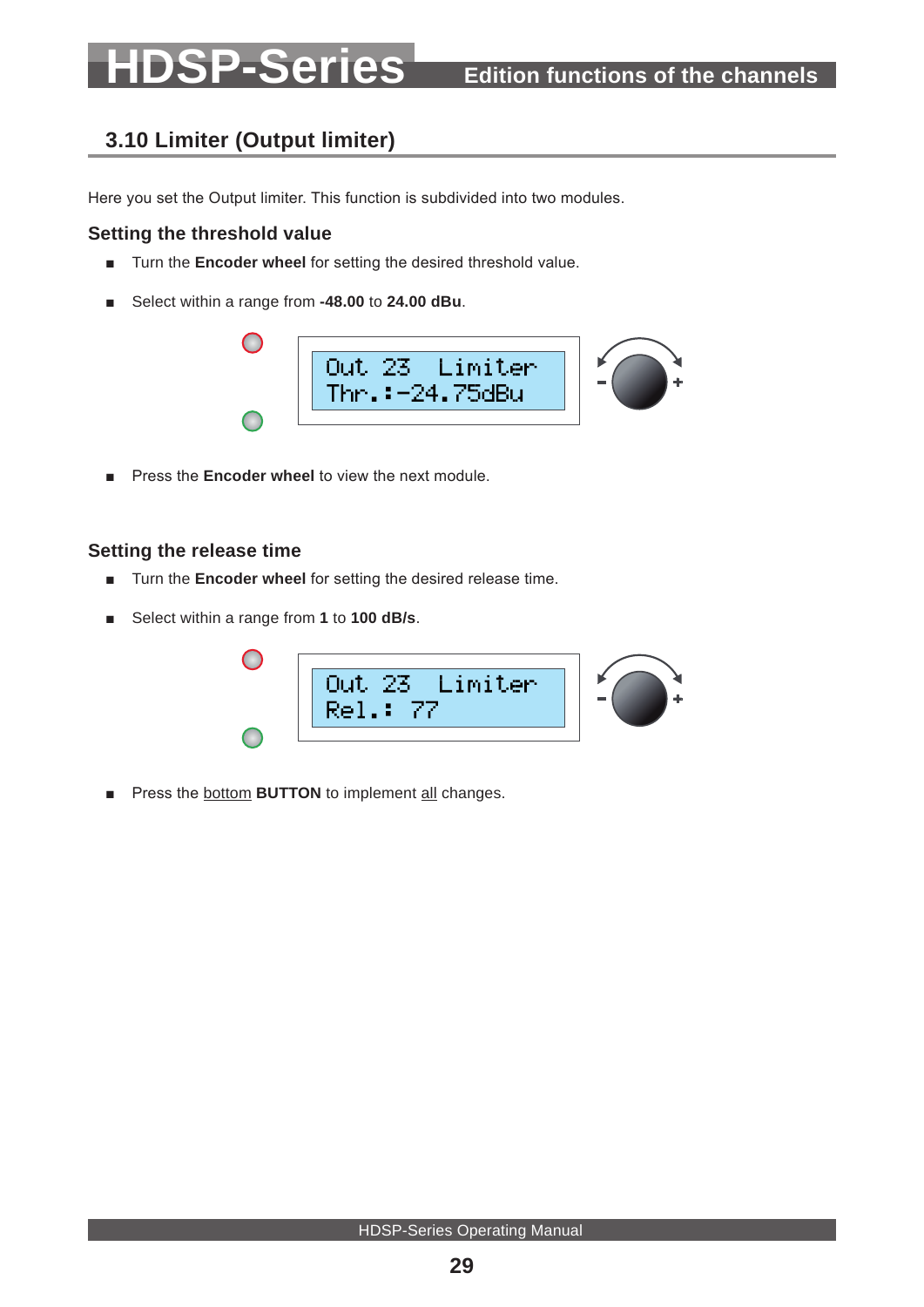# SP-Series **Annex**

# <span id="page-29-0"></span>**Maintenance by professional staff**



Maintenance work in the interior of the device may only be carried out by professional staff.

### **Open and close the device**

- Unplug the power connection to avoid the risk of electric shock!
- Release the 5 screws on the bottom of the unit.
- Move the under-floor slightly forward until it is out of the rear notch.
- Use a small screwdriver to lift the under-floor.
- Remove the complete under-floor.
- After maintenance work, assemble the unit in the reverse order.